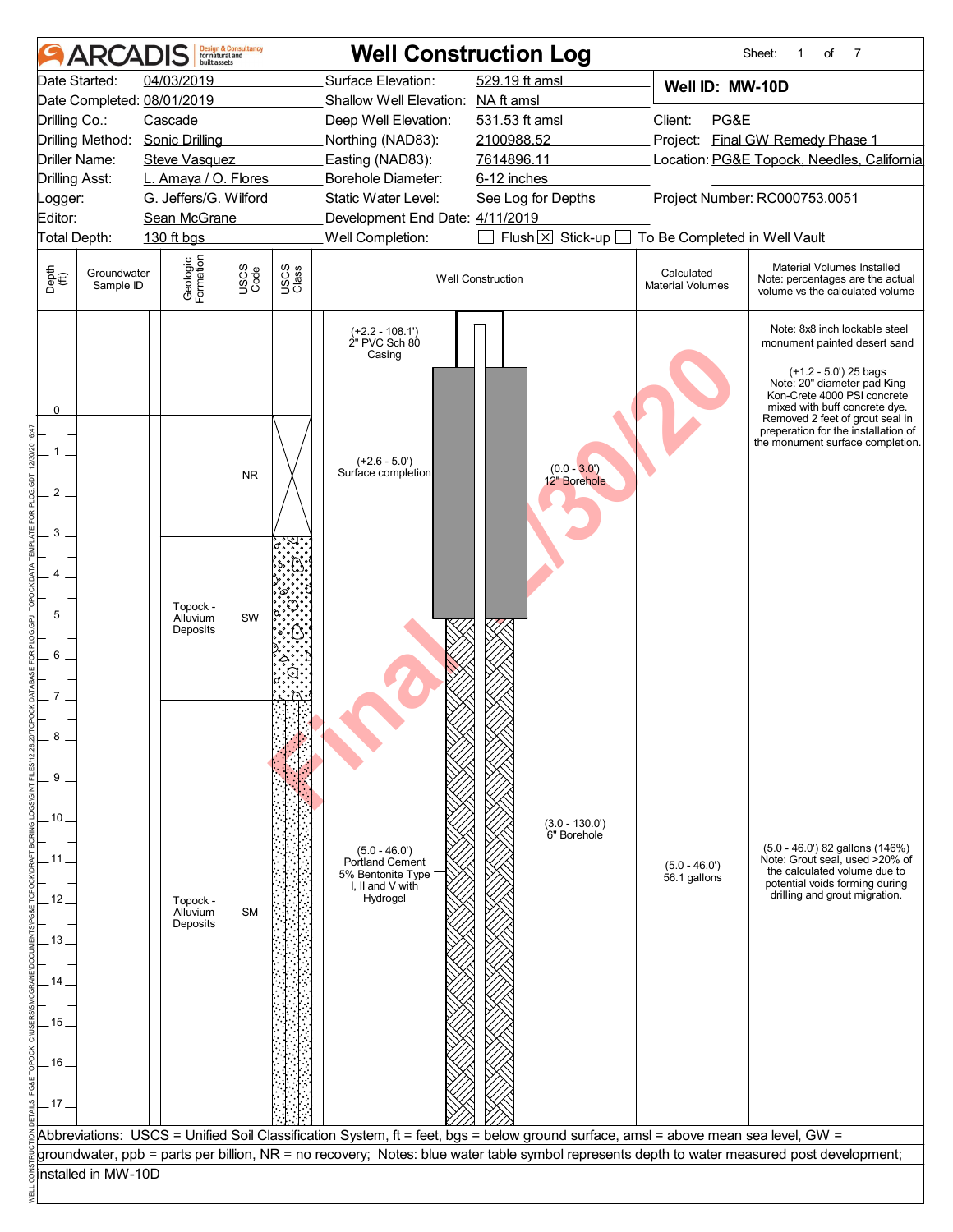|                                                                                                                                            | <b>AR</b>                                                                                                                                                                                                                                                                | built assets                                                                                             | <b>Design &amp; Consultancy</b><br>for natural and |               | <b>Well Construction Log</b>                                                                                                                                                                                                  |                                                                                                                                |                                                                     | 2<br>7<br>Sheet:<br>of                                                                                                                                               |
|--------------------------------------------------------------------------------------------------------------------------------------------|--------------------------------------------------------------------------------------------------------------------------------------------------------------------------------------------------------------------------------------------------------------------------|----------------------------------------------------------------------------------------------------------|----------------------------------------------------|---------------|-------------------------------------------------------------------------------------------------------------------------------------------------------------------------------------------------------------------------------|--------------------------------------------------------------------------------------------------------------------------------|---------------------------------------------------------------------|----------------------------------------------------------------------------------------------------------------------------------------------------------------------|
| Date Started:<br>Logger:<br>Editor:                                                                                                        | 04/03/2019<br>Date Completed: 08/01/2019<br>Cascade<br>Drilling Co.:<br>Drilling Method: Sonic Drilling<br>Driller Name:<br><b>Steve Vasquez</b><br><b>Drilling Asst:</b><br>L. Amaya / O. Flores<br>G. Jeffers/G. Wilford<br>Sean McGrane<br>Total Depth:<br>130 ft bgs |                                                                                                          |                                                    |               | Surface Elevation:<br>Shallow Well Elevation: NA ft amsl<br>Deep Well Elevation:<br>Northing (NAD83):<br>Easting (NAD83):<br>Borehole Diameter:<br>Static Water Level:<br>Development End Date: 4/11/2019<br>Well Completion: | 529.19 ft amsl<br>531.53 ft amsl<br>2100988.52<br>7614896.11<br>6-12 inches<br>See Log for Depths<br>Flush $\times$ Stick-up [ | Well ID: MW-10D<br>Client:<br>PG&E<br>To Be Completed in Well Vault | Project: Final GW Remedy Phase 1<br>Location: PG&E Topock, Needles, California<br>Project Number: RC000753.0051                                                      |
| Depth<br>$\bigoplus_{i=1}^{n}$                                                                                                             | Groundwater<br>Sample ID                                                                                                                                                                                                                                                 | Geologic<br>Formation                                                                                    | USCS<br>Code                                       | USCS<br>Class |                                                                                                                                                                                                                               | <b>Well Construction</b>                                                                                                       | Calculated<br><b>Material Volumes</b>                               | Material Volumes Installed<br>Note: percentages are the actual<br>volume vs the calculated volume                                                                    |
| $.18 -$<br>19.<br>$20 -$<br>21.<br>22.<br>23.<br>24.<br>25<br>26.<br>27<br>28.<br>29<br>30<br>.31.<br>32<br>33<br>34<br>35.<br>36<br>$-37$ |                                                                                                                                                                                                                                                                          | Topock -<br>Alluvium<br>Deposits<br>Topock -<br>Alluvium<br>Deposits<br>Topock -<br>Alluvium<br>Deposits | <b>SM</b><br>GM<br><b>SM</b>                       |               | (+2.2 - 108.1')<br>2" PVC Sch 80<br>Casing<br>$(24.5 - 25.5')$<br>Centralizer<br>$(5.0 - 46.0')$<br><b>Portland Cement</b><br>5% Bentonite Type<br>I, II and V with<br>Hydrogel                                               | $(3.0 - 130.0')$<br>6" Borehole                                                                                                | $(5.0 - 46.0')$<br>56.1 gallons                                     | (5.0 - 46.0') 82 gallons (146%)<br>Note: Grout seal, used >20% of<br>the calculated volume due to<br>potential voids forming during<br>drilling and grout migration. |
|                                                                                                                                            |                                                                                                                                                                                                                                                                          |                                                                                                          |                                                    |               | Abbreviations: USCS = Unified Soil Classification System, ft = feet, bgs = below ground surface, amsl = above mean sea level, GW =                                                                                            |                                                                                                                                |                                                                     | groundwater, ppb = parts per billion, NR = no recovery; Notes: blue water table symbol represents depth to water measured post development;                          |
|                                                                                                                                            | installed in MW-10D                                                                                                                                                                                                                                                      |                                                                                                          |                                                    |               |                                                                                                                                                                                                                               |                                                                                                                                |                                                                     |                                                                                                                                                                      |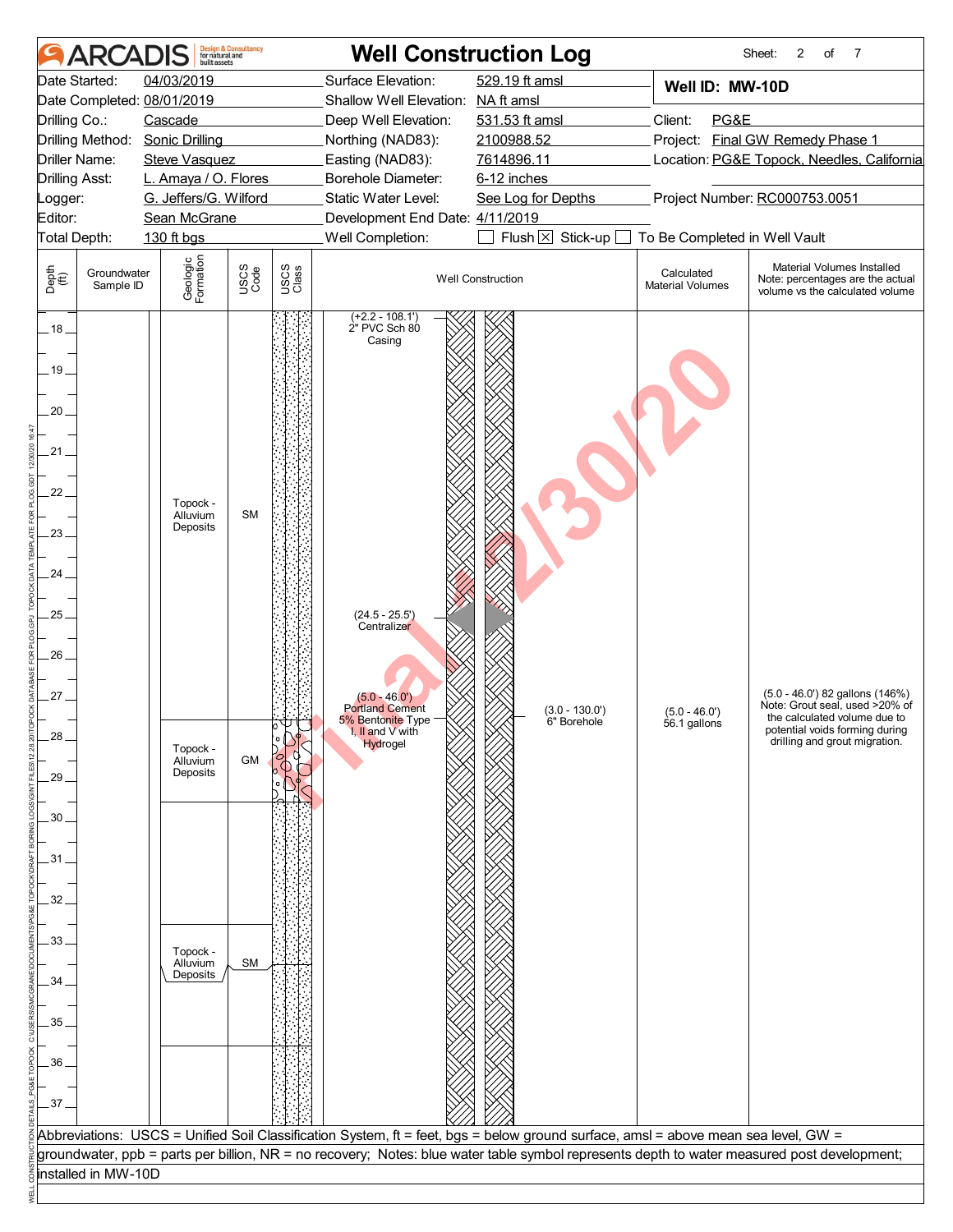| <b>ARCAD</b>                                                                                                                                                     | <b>Design &amp; Consultancy</b><br>for natural and<br>built assets                                                                                    |                               | <b>Well Construction Log</b>                                                                                                                                                                                                                                                      |                                                                                                                                   |                                                                                                                                                                             | 7<br>Sheet:<br>3<br>of                                                                                                                                                  |
|------------------------------------------------------------------------------------------------------------------------------------------------------------------|-------------------------------------------------------------------------------------------------------------------------------------------------------|-------------------------------|-----------------------------------------------------------------------------------------------------------------------------------------------------------------------------------------------------------------------------------------------------------------------------------|-----------------------------------------------------------------------------------------------------------------------------------|-----------------------------------------------------------------------------------------------------------------------------------------------------------------------------|-------------------------------------------------------------------------------------------------------------------------------------------------------------------------|
| Date Started:<br>Date Completed: 08/01/2019<br>Drilling Co.:<br>Drilling Method:<br>Driller Name:<br><b>Drilling Asst:</b><br>Logger:<br>Editor:<br>Total Depth: | 04/03/2019<br>Cascade<br><b>Sonic Drilling</b><br><b>Steve Vasquez</b><br>L. Amaya / O. Flores<br>G. Jeffers/G. Wilford<br>Sean McGrane<br>130 ft bgs |                               | Surface Elevation:<br>Shallow Well Elevation: NA ft amsl<br>Deep Well Elevation:<br>Northing (NAD83):<br>Easting (NAD83):<br>Borehole Diameter:<br>Static Water Level:<br>Development End Date: 4/11/2019<br>Well Completion:                                                     | 529.19 ft amsl<br>531.53 ft amsl<br>2100988.52<br>7614896.11<br>6-12 inches<br>See Log for Depths<br>Flush $\boxtimes$ Stick-up [ | Well ID: MW-10D<br>PG&E<br>Project: Final GW Remedy Phase 1<br>Location: PG&E Topock, Needles, California<br>Project Number: RC000753.0051<br>To Be Completed in Well Vault |                                                                                                                                                                         |
| Depth<br>$\bigoplus_{i=1}^{n}$<br>Groundwater<br>Sample ID                                                                                                       | Geologic<br>Formation                                                                                                                                 | USCS<br>Code<br>USCS<br>Class |                                                                                                                                                                                                                                                                                   | <b>Well Construction</b>                                                                                                          | Calculated<br><b>Material Volumes</b>                                                                                                                                       | Material Volumes Installed<br>Note: percentages are the actual<br>volume vs the calculated volume                                                                       |
| $38 -$<br>39<br>40<br>41<br>42<br>43.<br>44<br>45<br>46                                                                                                          |                                                                                                                                                       |                               | $(+2.2 - 108.1')$<br>2" PVC Sch 80<br>Casing<br>$(5.0 - 46.0')$<br>Portland Cement<br>5% Bentonite Type<br>I, II and V with<br>Hydrogel                                                                                                                                           |                                                                                                                                   | $(5.0 - 46.0')$<br>56.1 gallons                                                                                                                                             | (5.0 - 46.0') 82 gallons (146%)<br>Note: Grout seal, used >20% of<br>the calculated volume due to<br>potential voids forming during<br>drilling and grout migration.    |
| 47.<br>48<br>49<br>50<br>51<br>52<br>53<br>54<br>55<br>56<br>$.57-$                                                                                              | Topock -<br>Alluvium<br>Deposits                                                                                                                      | <b>SM</b>                     | $(46.0 - 101.5')$<br><b>Portland Cement</b><br>5% Bentonite Type<br>I, II and V with<br>Hydrogel                                                                                                                                                                                  | $(3.0 - 130.0')$<br>6" Borehole                                                                                                   | $(46.0 - 101.5)$<br>72.4 gallons                                                                                                                                            | (46.0 - 101.5') 190 gallons (262%)<br>Note: Grout seal, used >20% of<br>the calculated volume due to<br>potential voids forming during<br>drilling and grout migration. |
|                                                                                                                                                                  |                                                                                                                                                       |                               | Abbreviations: USCS = Unified Soil Classification System, ft = feet, bgs = below ground surface, amsl = above mean sea level, GW =<br>groundwater, ppb = parts per billion, NR = no recovery; Notes: blue water table symbol represents depth to water measured post development; |                                                                                                                                   |                                                                                                                                                                             |                                                                                                                                                                         |
| installed in MW-10D                                                                                                                                              |                                                                                                                                                       |                               |                                                                                                                                                                                                                                                                                   |                                                                                                                                   |                                                                                                                                                                             |                                                                                                                                                                         |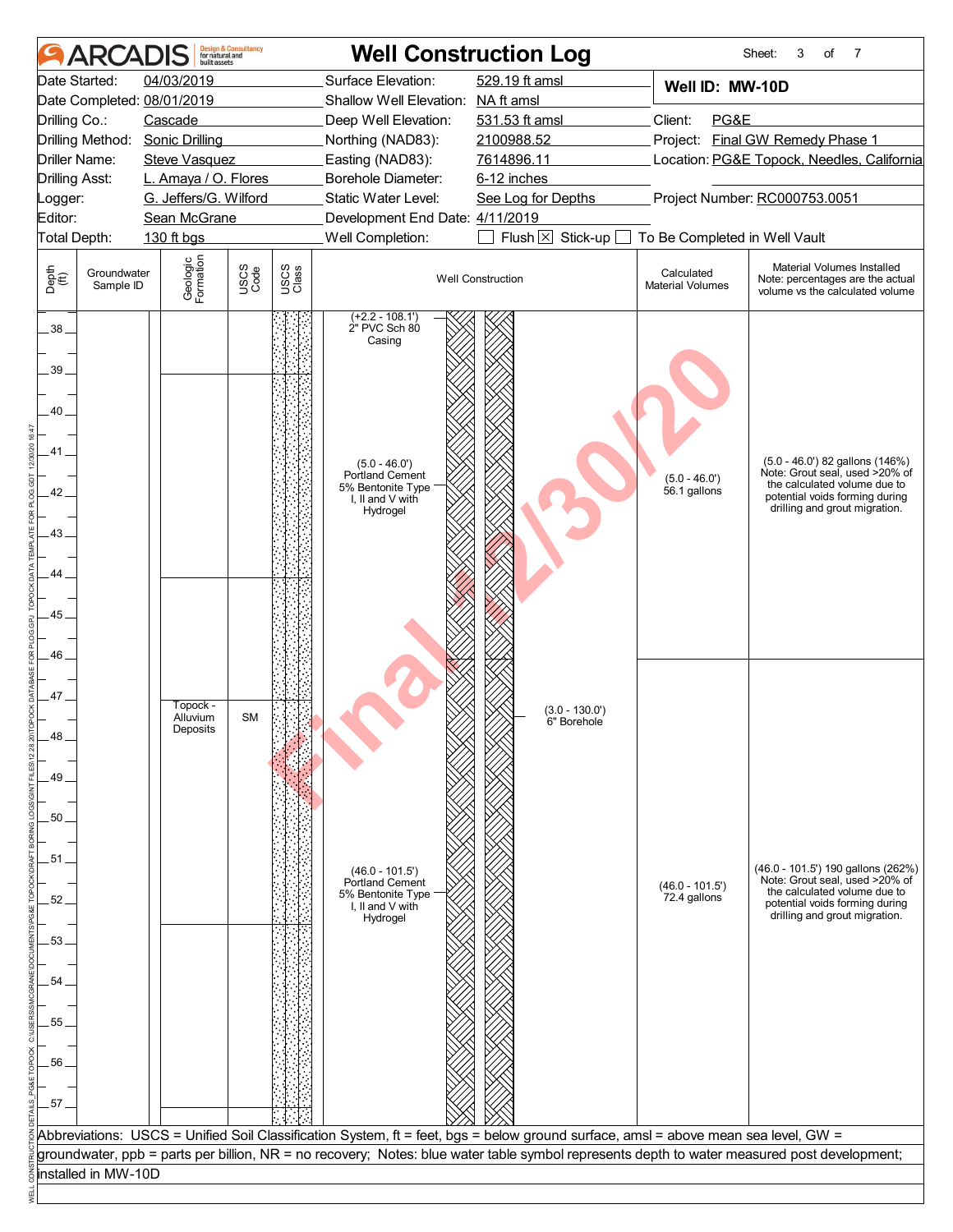|               | <b>AR</b>                | built assets                     | <b>Design &amp; Consultancy</b><br>for natural and |               | <b>Well Construction Log</b>                 |                                                                                                                                    |                                       | Sheet:<br>of<br>7<br>4                                                                                                                      |  |  |
|---------------|--------------------------|----------------------------------|----------------------------------------------------|---------------|----------------------------------------------|------------------------------------------------------------------------------------------------------------------------------------|---------------------------------------|---------------------------------------------------------------------------------------------------------------------------------------------|--|--|
|               | Date Started:            | 04/03/2019                       |                                                    |               | Surface Elevation:                           | 529.19 ft amsl                                                                                                                     | Well ID: MW-10D                       |                                                                                                                                             |  |  |
|               |                          | Date Completed: 08/01/2019       |                                                    |               | Shallow Well Elevation: NA ft amsl           |                                                                                                                                    |                                       |                                                                                                                                             |  |  |
| Drilling Co.: |                          | Cascade                          |                                                    |               | Deep Well Elevation:                         | 531.53 ft amsl                                                                                                                     | PG&E<br>Client:                       |                                                                                                                                             |  |  |
|               |                          | Drilling Method: Sonic Drilling  |                                                    |               | Northing (NAD83):                            | 2100988.52                                                                                                                         |                                       | Project: Final GW Remedy Phase 1                                                                                                            |  |  |
|               | Driller Name:            | <b>Steve Vasquez</b>             |                                                    |               | Easting (NAD83):                             | 7614896.11                                                                                                                         |                                       | Location: PG&E Topock, Needles, California                                                                                                  |  |  |
|               | <b>Drilling Asst:</b>    | L. Amaya / O. Flores             |                                                    |               | Borehole Diameter:                           | 6-12 inches                                                                                                                        |                                       |                                                                                                                                             |  |  |
| Logger:       |                          | G. Jeffers/G. Wilford            |                                                    |               | Static Water Level:                          | See Log for Depths                                                                                                                 |                                       | Project Number: RC000753.0051                                                                                                               |  |  |
| Editor:       |                          | Sean McGrane                     |                                                    |               | Development End Date: 4/11/2019              |                                                                                                                                    |                                       |                                                                                                                                             |  |  |
|               | Total Depth:             | 130 ft bgs                       |                                                    |               | Well Completion:                             | Flush $\times$ Stick-up [                                                                                                          | To Be Completed in Well Vault         |                                                                                                                                             |  |  |
| Depth<br>(ff) | Groundwater<br>Sample ID | Geologic<br>Formation            | USCS<br>Code                                       | USCS<br>Class |                                              | <b>Well Construction</b>                                                                                                           | Calculated<br><b>Material Volumes</b> | Material Volumes Installed<br>Note: percentages are the actual<br>volume vs the calculated volume                                           |  |  |
| .58.          |                          |                                  |                                                    |               | $(+2.2 - 108.1')$<br>2" PVC Sch 80<br>Casing |                                                                                                                                    |                                       |                                                                                                                                             |  |  |
| 59.           |                          |                                  |                                                    |               |                                              |                                                                                                                                    |                                       |                                                                                                                                             |  |  |
| 60.           |                          | Topock -<br>Alluvium<br>Deposits | <b>SM</b>                                          |               |                                              |                                                                                                                                    |                                       |                                                                                                                                             |  |  |
| .61.          |                          |                                  |                                                    |               |                                              |                                                                                                                                    |                                       |                                                                                                                                             |  |  |
| 62.           |                          |                                  |                                                    |               |                                              |                                                                                                                                    |                                       |                                                                                                                                             |  |  |
| .63.          |                          |                                  |                                                    |               |                                              |                                                                                                                                    |                                       |                                                                                                                                             |  |  |
|               |                          | Topock -                         |                                                    |               |                                              |                                                                                                                                    |                                       |                                                                                                                                             |  |  |
| 64            |                          | Alluvium<br>Deposits             | <b>ML</b>                                          |               |                                              |                                                                                                                                    |                                       |                                                                                                                                             |  |  |
| 65.           |                          |                                  |                                                    |               |                                              |                                                                                                                                    |                                       |                                                                                                                                             |  |  |
|               |                          |                                  |                                                    |               |                                              |                                                                                                                                    |                                       |                                                                                                                                             |  |  |
| 66.           |                          |                                  |                                                    |               |                                              |                                                                                                                                    |                                       |                                                                                                                                             |  |  |
|               |                          |                                  |                                                    |               |                                              |                                                                                                                                    |                                       |                                                                                                                                             |  |  |
| .67           |                          |                                  |                                                    |               | $(46.0 - 101.5')$<br><b>Portland Cement</b>  | $(3.0 - 130.0')$                                                                                                                   | $(46.0 - 101.5')$                     | (46.0 - 101.5') 190 gallons (262%)<br>Note: Grout seal, used >20% of                                                                        |  |  |
|               |                          |                                  |                                                    |               | 5% Bentonite Type<br>I, II and V with        | 6" Borehole                                                                                                                        | 72.4 gallons                          | the calculated volume due to<br>potential voids forming during                                                                              |  |  |
| .68           |                          |                                  |                                                    |               | Hydrogel                                     |                                                                                                                                    |                                       | drilling and grout migration.                                                                                                               |  |  |
|               |                          |                                  |                                                    |               |                                              |                                                                                                                                    |                                       |                                                                                                                                             |  |  |
| .69           |                          | Topock -<br>Alluvium             | <b>SM</b>                                          |               |                                              |                                                                                                                                    |                                       |                                                                                                                                             |  |  |
|               |                          | Deposits                         |                                                    |               |                                              |                                                                                                                                    |                                       |                                                                                                                                             |  |  |
| 70            |                          |                                  |                                                    |               |                                              |                                                                                                                                    |                                       |                                                                                                                                             |  |  |
| .71           |                          |                                  |                                                    |               |                                              |                                                                                                                                    |                                       |                                                                                                                                             |  |  |
|               |                          |                                  |                                                    |               |                                              |                                                                                                                                    |                                       |                                                                                                                                             |  |  |
| 72            |                          |                                  |                                                    |               |                                              |                                                                                                                                    |                                       |                                                                                                                                             |  |  |
|               |                          |                                  |                                                    |               |                                              |                                                                                                                                    |                                       |                                                                                                                                             |  |  |
| 73            |                          |                                  |                                                    |               |                                              |                                                                                                                                    |                                       |                                                                                                                                             |  |  |
|               |                          |                                  |                                                    |               |                                              |                                                                                                                                    |                                       |                                                                                                                                             |  |  |
| 74            |                          |                                  |                                                    |               |                                              |                                                                                                                                    |                                       |                                                                                                                                             |  |  |
|               |                          | Topock -<br>Alluvium             | ML                                                 |               |                                              |                                                                                                                                    |                                       |                                                                                                                                             |  |  |
| .75           |                          | Deposits                         |                                                    |               | $(74.5 - 75.5')$                             |                                                                                                                                    |                                       |                                                                                                                                             |  |  |
|               |                          |                                  |                                                    |               | Centralizer                                  |                                                                                                                                    |                                       |                                                                                                                                             |  |  |
| 76.           |                          | Topock -<br>Alluvium             | <b>SM</b>                                          |               |                                              |                                                                                                                                    |                                       |                                                                                                                                             |  |  |
|               |                          | Deposits                         |                                                    |               |                                              |                                                                                                                                    |                                       |                                                                                                                                             |  |  |
| _77           |                          |                                  |                                                    |               |                                              |                                                                                                                                    |                                       |                                                                                                                                             |  |  |
|               |                          |                                  | <b>GM</b>                                          |               |                                              |                                                                                                                                    |                                       |                                                                                                                                             |  |  |
|               |                          |                                  |                                                    |               |                                              | Abbreviations: USCS = Unified Soil Classification System, ft = feet, bgs = below ground surface, amsl = above mean sea level, GW = |                                       |                                                                                                                                             |  |  |
|               |                          |                                  |                                                    |               |                                              |                                                                                                                                    |                                       | groundwater, ppb = parts per billion, NR = no recovery; Notes: blue water table symbol represents depth to water measured post development; |  |  |
|               | installed in MW-10D      |                                  |                                                    |               |                                              |                                                                                                                                    |                                       |                                                                                                                                             |  |  |
|               |                          |                                  |                                                    |               |                                              |                                                                                                                                    |                                       |                                                                                                                                             |  |  |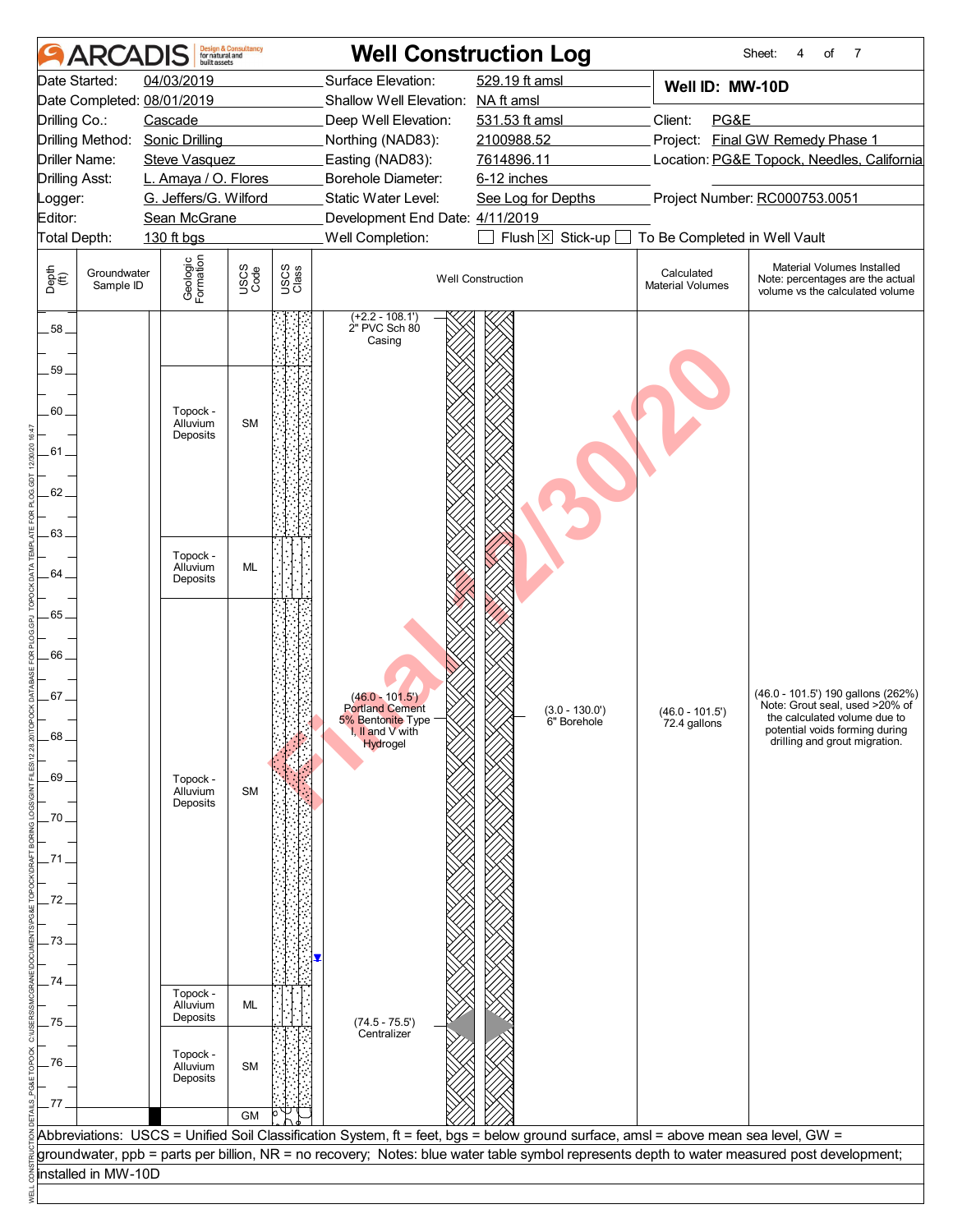| <b>AR</b>                                                                                                                                                                       | built assets                                                                                                                 | <b>Design &amp; Consultancy</b><br>for natural and |               | <b>Well Construction Log</b>                                                                                                                                                                                                  |                                                                                                                                |                                                                     | 5<br>7<br>Sheet:<br>of                                                                                                                                                  |
|---------------------------------------------------------------------------------------------------------------------------------------------------------------------------------|------------------------------------------------------------------------------------------------------------------------------|----------------------------------------------------|---------------|-------------------------------------------------------------------------------------------------------------------------------------------------------------------------------------------------------------------------------|--------------------------------------------------------------------------------------------------------------------------------|---------------------------------------------------------------------|-------------------------------------------------------------------------------------------------------------------------------------------------------------------------|
| Date Started:<br>Date Completed: 08/01/2019<br>Drilling Co.:<br>Drilling Method: Sonic Drilling<br>Driller Name:<br><b>Drilling Asst:</b><br>Logger:<br>Editor:<br>Total Depth: | 04/03/2019<br>Cascade<br><b>Steve Vasquez</b><br>L. Amaya / O. Flores<br>G. Jeffers/G. Wilford<br>Sean McGrane<br>130 ft bgs |                                                    |               | Surface Elevation:<br>Shallow Well Elevation: NA ft amsl<br>Deep Well Elevation:<br>Northing (NAD83):<br>Easting (NAD83):<br>Borehole Diameter:<br>Static Water Level:<br>Development End Date: 4/11/2019<br>Well Completion: | 529.19 ft amsl<br>531.53 ft amsl<br>2100988.52<br>7614896.11<br>6-12 inches<br>See Log for Depths<br>Flush $\times$ Stick-up [ | Well ID: MW-10D<br>Client:<br>PG&E<br>To Be Completed in Well Vault | Project: Final GW Remedy Phase 1<br>Location: PG&E Topock, Needles, California<br>Project Number: RC000753.0051                                                         |
| Depth<br>$\bigoplus_{i=1}^{n}$<br>Groundwater<br>Sample ID                                                                                                                      | Geologic<br>Formation                                                                                                        | USCS<br>Code                                       | USCS<br>Class |                                                                                                                                                                                                                               | <b>Well Construction</b>                                                                                                       | Calculated<br><b>Material Volumes</b>                               | Material Volumes Installed<br>Note: percentages are the actual<br>volume vs the calculated volume                                                                       |
| .78.<br>79.<br>$80-$<br>.81.<br>82.                                                                                                                                             | Topock -<br>Alluvium<br>Deposits                                                                                             | <b>GM</b>                                          |               | $(+2.2 - 108.1')$<br>2" PVC Sch 80<br>Casing                                                                                                                                                                                  |                                                                                                                                |                                                                     |                                                                                                                                                                         |
| 83.<br>84<br>85<br>86.<br>No samples<br>87.<br>collected<br>MW-10<br>screened<br>across<br>88<br>interval<br>89<br>.90<br>.91.<br>92<br>93<br>94<br>95.<br>96                   | Topock -<br>Alluvium<br>Deposits<br>Topock -                                                                                 | <b>SM</b>                                          |               | $(46.0 - 101.5')$<br><b>Portland Cement</b><br>5% Bentonite Type<br>I, II and V with<br>Hydrogel                                                                                                                              | $(3.0 - 130.0')$<br>6" Borehole                                                                                                | $(46.0 - 101.5')$<br>72.4 gallons                                   | (46.0 - 101.5') 190 gallons (262%)<br>Note: Grout seal, used >20% of<br>the calculated volume due to<br>potential voids forming during<br>drilling and grout migration. |
| .97.                                                                                                                                                                            | Alluvium<br>Deposits                                                                                                         | GM                                                 |               | Abbreviations: USCS = Unified Soil Classification System, ft = feet, bgs = below ground surface, amsl = above mean sea level, GW =                                                                                            |                                                                                                                                |                                                                     |                                                                                                                                                                         |
| installed in MW-10D                                                                                                                                                             |                                                                                                                              |                                                    |               |                                                                                                                                                                                                                               |                                                                                                                                |                                                                     | groundwater, ppb = parts per billion, NR = no recovery; Notes: blue water table symbol represents depth to water measured post development;                             |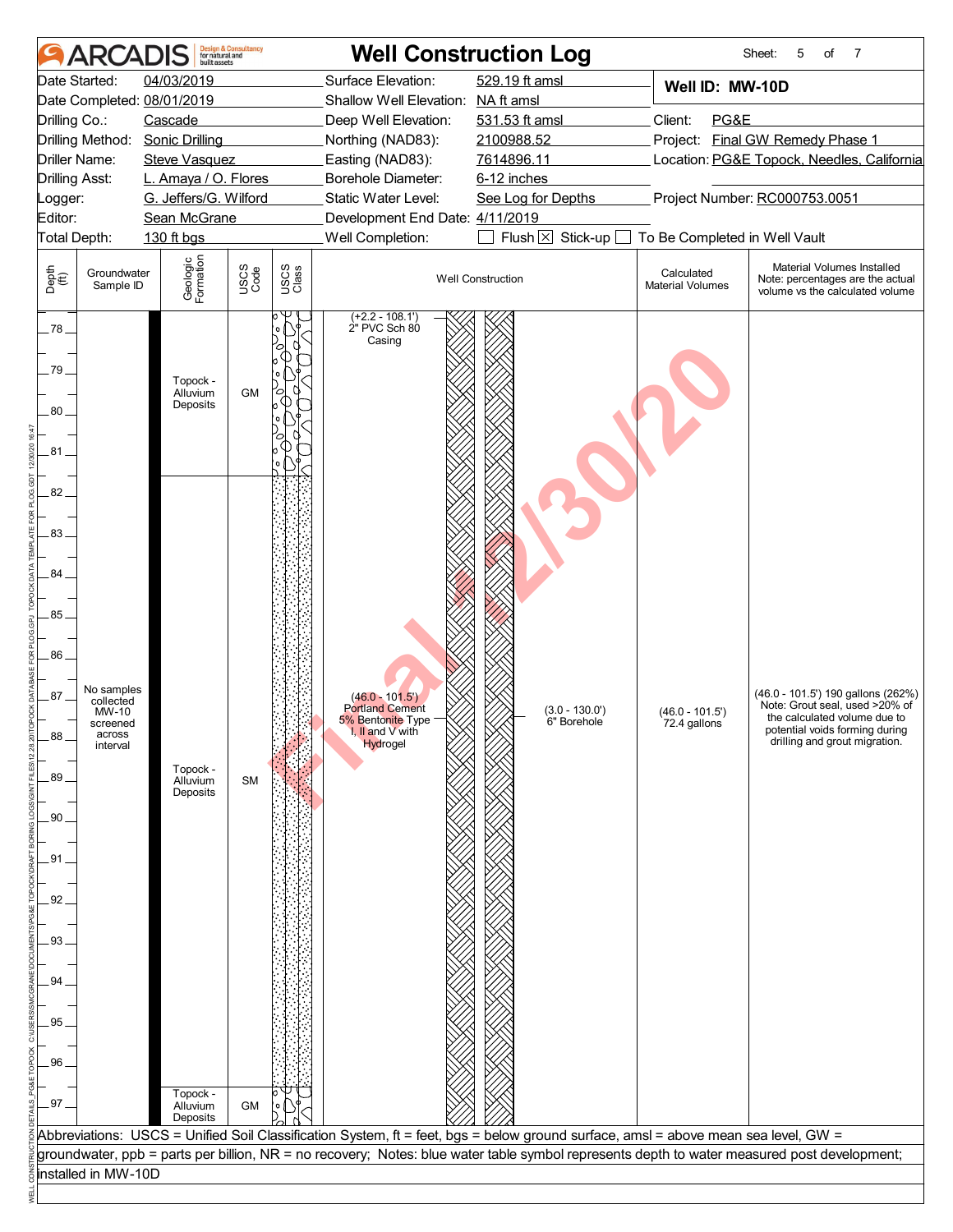|               | ARCAI                         | built assets                                            | <b>Design &amp; Consultancy</b><br>for natural and |               | <b>Well Construction Log</b>                                                                                                       |                                                           |                                       | Sheet:<br>6<br>7<br>of                                                                                                                      |  |  |  |
|---------------|-------------------------------|---------------------------------------------------------|----------------------------------------------------|---------------|------------------------------------------------------------------------------------------------------------------------------------|-----------------------------------------------------------|---------------------------------------|---------------------------------------------------------------------------------------------------------------------------------------------|--|--|--|
|               | Date Started:                 | 04/03/2019                                              |                                                    |               | Surface Elevation:                                                                                                                 | 529.19 ft amsl                                            | Well ID: MW-10D                       |                                                                                                                                             |  |  |  |
|               |                               | Date Completed: 08/01/2019                              |                                                    |               | Shallow Well Elevation: NA ft amsl                                                                                                 |                                                           |                                       |                                                                                                                                             |  |  |  |
| Drilling Co.: |                               | Cascade                                                 |                                                    |               | Deep Well Elevation:                                                                                                               | 531.53 ft amsl                                            | Client:<br>PG&E                       |                                                                                                                                             |  |  |  |
|               | Driller Name:                 | Drilling Method: Sonic Drilling<br><b>Steve Vasquez</b> |                                                    |               | Northing (NAD83):                                                                                                                  | 2100988.52<br>7614896.11                                  |                                       | Project: Final GW Remedy Phase 1                                                                                                            |  |  |  |
|               | <b>Drilling Asst:</b>         | L. Amaya / O. Flores                                    |                                                    |               | Easting (NAD83):<br>Borehole Diameter:                                                                                             | Location: PG&E Topock, Needles, California<br>6-12 inches |                                       |                                                                                                                                             |  |  |  |
| Logger:       |                               | G. Jeffers/G. Wilford                                   |                                                    |               | Static Water Level:                                                                                                                | See Log for Depths                                        | Project Number: RC000753.0051         |                                                                                                                                             |  |  |  |
| Editor:       |                               | Sean McGrane                                            |                                                    |               | Development End Date: 4/11/2019                                                                                                    |                                                           |                                       |                                                                                                                                             |  |  |  |
|               | Total Depth:                  | 130 ft bgs                                              |                                                    |               | Well Completion:                                                                                                                   | Flush $\times$ Stick-up [                                 | To Be Completed in Well Vault         |                                                                                                                                             |  |  |  |
| Depth<br>(ff) | Groundwater<br>Sample ID      | Geologic<br>Formation                                   | USCS<br>Code                                       | USCS<br>Class |                                                                                                                                    | <b>Well Construction</b>                                  | Calculated<br><b>Material Volumes</b> | Material Volumes Installed<br>Note: percentages are the actual<br>volume vs the calculated volume                                           |  |  |  |
| $.98 -$       |                               |                                                         |                                                    |               | $(+2.2 - 108.1')$<br>2" PVC Sch 80<br>Casing                                                                                       |                                                           |                                       |                                                                                                                                             |  |  |  |
| 99<br>$-100$  |                               |                                                         |                                                    |               | $(46.0 - 101.5')$<br>Portland Cement<br>5% Bentonite Type<br>I, II and V with                                                      |                                                           | $(46.0 - 101.5')$<br>72.4 gallons     | (46.0 - 101.5') 190 gallons (262%)<br>Note: Grout seal, used >20% of<br>the calculated volume due to<br>potential voids forming during      |  |  |  |
|               |                               | Topock -                                                |                                                    |               | Hydrogel                                                                                                                           |                                                           |                                       | drilling and grout migration.                                                                                                               |  |  |  |
| $\_101\_$     | No samples<br>collected       | Alluvium<br>Deposits                                    | <b>GM</b>                                          |               |                                                                                                                                    |                                                           |                                       |                                                                                                                                             |  |  |  |
| $-102$        | MW-10<br>screened<br>across   |                                                         |                                                    |               |                                                                                                                                    |                                                           |                                       |                                                                                                                                             |  |  |  |
| $-103$        | interval                      |                                                         |                                                    |               | $(101.5 - 105.0')$<br>Bentonite seal chips<br>Enviroplug 3/8"<br>chips                                                             |                                                           | $(101.5 - 105.0')$<br>$0.85$ bags     | $(101.5 - 105.0')$ 1 bags $(118%)$<br>Note: Seal above filter pack                                                                          |  |  |  |
| $-104$        |                               |                                                         |                                                    |               |                                                                                                                                    |                                                           |                                       |                                                                                                                                             |  |  |  |
| $-105$        |                               | Topock -                                                |                                                    |               |                                                                                                                                    |                                                           |                                       |                                                                                                                                             |  |  |  |
| $-106$        |                               | Alluvium<br>Deposits                                    | <b>SM</b>                                          |               |                                                                                                                                    |                                                           |                                       |                                                                                                                                             |  |  |  |
| _107_         |                               |                                                         |                                                    |               |                                                                                                                                    | $(3.0 - 130.0')$<br>6" Borehole                           |                                       |                                                                                                                                             |  |  |  |
| $-108$        |                               |                                                         |                                                    |               | $(108.1 - 123.1)$<br>2" Sch 80 PVC                                                                                                 |                                                           |                                       |                                                                                                                                             |  |  |  |
| $-109$        | MW-10D-<br>VAS-107-112        |                                                         |                                                    |               | (20-slot) Screen                                                                                                                   |                                                           |                                       |                                                                                                                                             |  |  |  |
| _110_         | (96 ppb)<br>4/1/2019<br>14:32 |                                                         |                                                    |               |                                                                                                                                    |                                                           |                                       |                                                                                                                                             |  |  |  |
| _111_         |                               | Topock -<br>Alluvium<br>Deposits                        | GM                                                 |               | $(105.0 - 127.0)$<br>Cemex #3 MESH<br>(8x10) Lapis Lustre                                                                          |                                                           | $(105.0 - 127.0')$<br>7.8 bags        | (105.0 - 127.0') 7.4 bags (95%)<br>Note: Filter pack                                                                                        |  |  |  |
| _112_         |                               |                                                         |                                                    |               | Sand                                                                                                                               |                                                           |                                       |                                                                                                                                             |  |  |  |
|               |                               |                                                         |                                                    |               |                                                                                                                                    |                                                           |                                       |                                                                                                                                             |  |  |  |
| _113_         |                               |                                                         |                                                    |               |                                                                                                                                    |                                                           |                                       |                                                                                                                                             |  |  |  |
| _114_         |                               |                                                         |                                                    |               |                                                                                                                                    |                                                           |                                       |                                                                                                                                             |  |  |  |
| _115_         |                               |                                                         |                                                    |               |                                                                                                                                    |                                                           |                                       |                                                                                                                                             |  |  |  |
| _116_         |                               | Topock -<br>Alluvium                                    | <b>SM</b>                                          |               |                                                                                                                                    |                                                           |                                       |                                                                                                                                             |  |  |  |
| _117_         |                               | Deposits<br>Topock -<br>Alluvium                        | GM                                                 |               |                                                                                                                                    |                                                           |                                       |                                                                                                                                             |  |  |  |
|               |                               | Deposits                                                |                                                    |               |                                                                                                                                    |                                                           |                                       |                                                                                                                                             |  |  |  |
|               |                               |                                                         |                                                    |               | Abbreviations: USCS = Unified Soil Classification System, ft = feet, bgs = below ground surface, amsl = above mean sea level, GW = |                                                           |                                       | groundwater, ppb = parts per billion, NR = no recovery; Notes: blue water table symbol represents depth to water measured post development; |  |  |  |
|               | installed in MW-10D           |                                                         |                                                    |               |                                                                                                                                    |                                                           |                                       |                                                                                                                                             |  |  |  |
|               |                               |                                                         |                                                    |               |                                                                                                                                    |                                                           |                                       |                                                                                                                                             |  |  |  |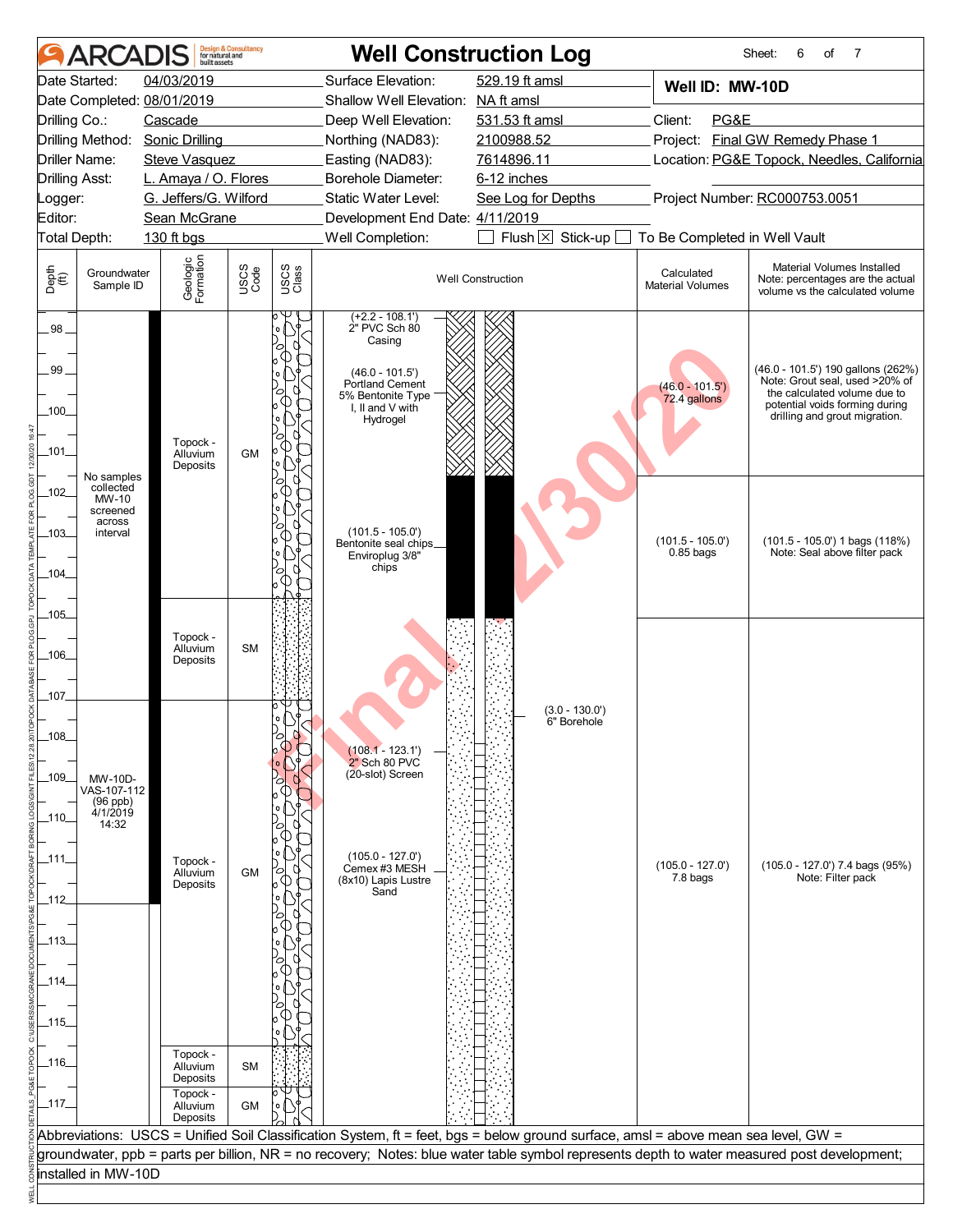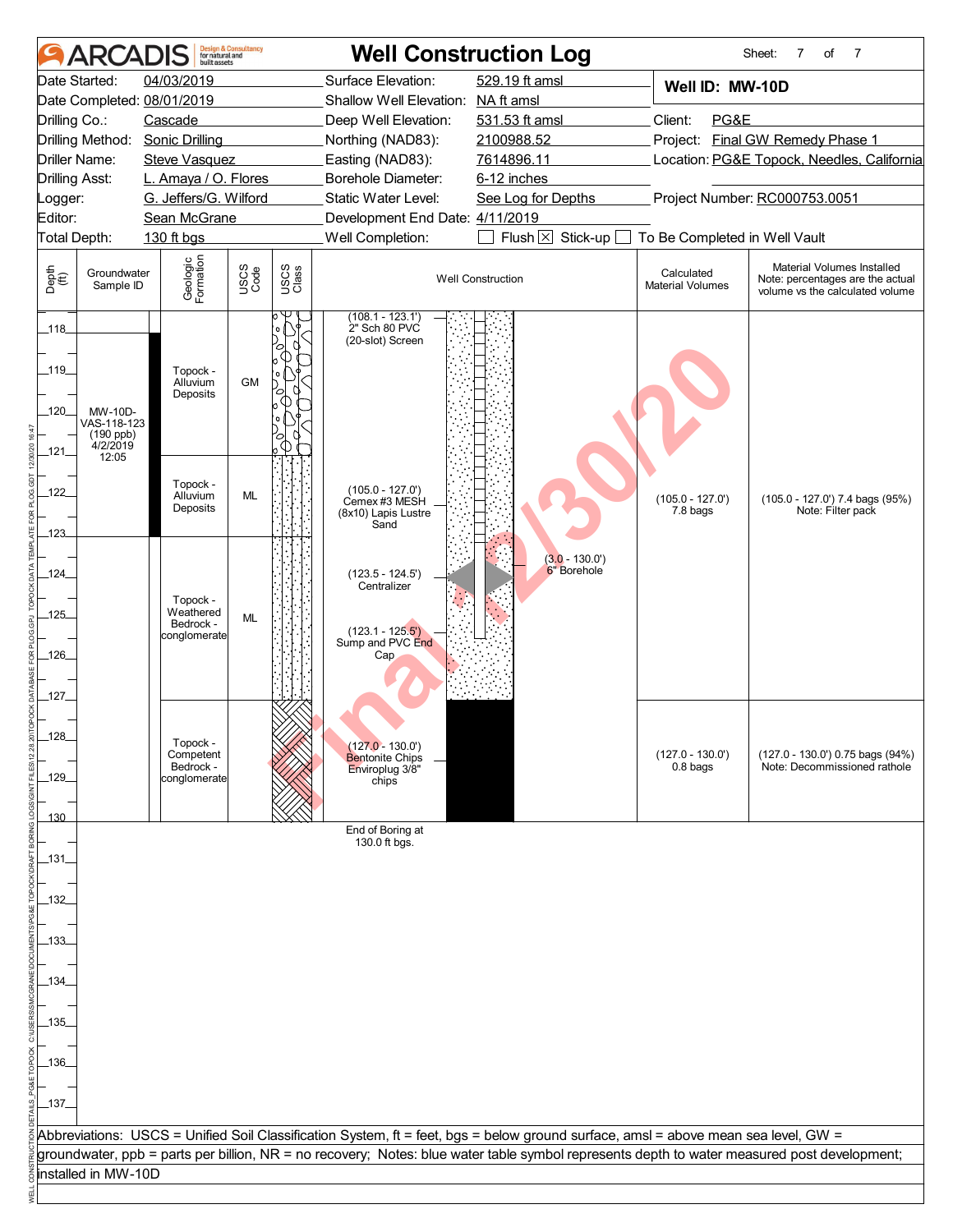|                               |                      | <b>ARCADIS</b>                   | <b>Design &amp; Consultancy</b><br>for natural and<br>built assets |                                  |                                   | <b>Boring Log</b>  |            |                   |                                                           |                                                                                                                                                                                                                                                                                                                                                     | Sheet:                              | of                                                                                             | 7                                 |
|-------------------------------|----------------------|----------------------------------|--------------------------------------------------------------------|----------------------------------|-----------------------------------|--------------------|------------|-------------------|-----------------------------------------------------------|-----------------------------------------------------------------------------------------------------------------------------------------------------------------------------------------------------------------------------------------------------------------------------------------------------------------------------------------------------|-------------------------------------|------------------------------------------------------------------------------------------------|-----------------------------------|
|                               | Date Started:        | 03/31/2019                       |                                                                    |                                  |                                   | Surface Elevation: |            | 529.19 ft amsl    |                                                           |                                                                                                                                                                                                                                                                                                                                                     |                                     | Boring No.: MW-10D                                                                             |                                   |
|                               |                      | Date Completed: 04/02/2019       |                                                                    |                                  |                                   | Northing (NAD83):  |            | 2100988.52        |                                                           |                                                                                                                                                                                                                                                                                                                                                     |                                     |                                                                                                |                                   |
| Drilling Co.:                 |                      | Cascade                          |                                                                    |                                  |                                   | Easting (NAD83):   |            | 7614896.11        |                                                           | Client:                                                                                                                                                                                                                                                                                                                                             | PG&E                                |                                                                                                |                                   |
|                               | Drilling Method:     | Sonic Drilling                   |                                                                    |                                  | Total Depth:                      |                    |            | 130 ft bgs        |                                                           |                                                                                                                                                                                                                                                                                                                                                     | Project:<br>Final GW Remedy Phase 1 |                                                                                                |                                   |
|                               | Drill Rig Type:      |                                  | Prosonic Truck Mount                                               |                                  |                                   | Borehole Diameter: |            | 6-12 inches       |                                                           | Location: PG&E Topock, Needles,                                                                                                                                                                                                                                                                                                                     |                                     |                                                                                                |                                   |
|                               | <b>Driller Name:</b> |                                  | <b>Steve Vasquez</b>                                               |                                  | Depth to First Water: 73.8 ft bgs |                    |            |                   |                                                           |                                                                                                                                                                                                                                                                                                                                                     | California                          |                                                                                                |                                   |
| <b>Drilling Asst:</b>         |                      |                                  | L. Amaya / O. Flores                                               |                                  |                                   | Sampling Method:   |            |                   |                                                           | 4 inch x 10 ft. Core Barrel Project Number: RC000753.0051                                                                                                                                                                                                                                                                                           |                                     |                                                                                                |                                   |
| Logger:                       |                      | <b>Gantt Jeffers</b>             |                                                                    |                                  |                                   | Sampling Interval: |            | <b>Continuous</b> |                                                           |                                                                                                                                                                                                                                                                                                                                                     |                                     |                                                                                                |                                   |
| Editor:                       |                      |                                  | Sean McGrane                                                       |                                  |                                   | Converted to Well: |            | $\boxtimes$ Yes   | No                                                        |                                                                                                                                                                                                                                                                                                                                                     |                                     |                                                                                                |                                   |
| Depth<br>(ft)                 | Recovery<br>(in)     | Sieve<br>Sample ID               | Groundwater<br>Sample ID                                           | Geologic<br>Formation            | USCS<br>Code                      | USCS<br>Class      |            |                   | Soil Description                                          |                                                                                                                                                                                                                                                                                                                                                     |                                     | <b>Drilling Notes</b>                                                                          | <b>Drilling Fluid</b>             |
| $1-$<br>$\overline{2}$<br>3   | 36                   |                                  |                                                                    |                                  | <b>NR</b>                         |                    | not logged |                   |                                                           | (0.0 - 3.0') No recovery (NR); hand augered for utility clearance,                                                                                                                                                                                                                                                                                  |                                     | $(0.0 - 3.0')$<br>Boulders and<br>cobbles<br>prevented<br>hand clearing<br>to 5 ft. bgs        | $(0.0 - 130.0')$<br>No water used |
| 5<br>6                        | 48                   |                                  |                                                                    | Topock -<br>Alluvium<br>Deposits | SW                                |                    |            |                   | larger clasts consist of meta-diorite, boulders fractured | (3.0 - 7.0') Topock - Alluvium Deposits; Well graded sand with<br>gravel (SW); brown (10YR 5/3); very fine grained to very coarse<br>grained, angular to subangular; some granules to very large<br>pebbles, angular to subangular; trace angular to subangular; trace<br>boulders; trace silt; trace mica; dry; interbedded gravel lense,          |                                     |                                                                                                |                                   |
| 8<br>9<br>.10.<br>.11<br>.12. |                      | No sieve<br>samples<br>collected |                                                                    |                                  |                                   |                    |            |                   | larger clasts consist of meta-diorite, boulders fractured | (7.0 - 27.5') Topock - Alluvium Deposits; Silty sand with gravel<br>(SM); brown (10YR 5/3); very fine grained to very coarse grained,<br>angular to subangular; some granules to very large pebbles,<br>angular to subangular; little silt; trace angular to subangular; trace<br>boulders; trace clay; trace mica; dry; interbedded gravel lenses, |                                     | $(7.0 - 17.0')$<br>Bag for soil<br>core broke lost<br>part of the<br>core, soil<br>compaction. |                                   |
| .13.<br>14                    | 96                   |                                  |                                                                    | Topock -<br>Alluvium<br>Deposits | <b>SM</b>                         |                    |            |                   |                                                           |                                                                                                                                                                                                                                                                                                                                                     |                                     |                                                                                                |                                   |
| .15.                          |                      |                                  |                                                                    |                                  |                                   |                    |            |                   |                                                           |                                                                                                                                                                                                                                                                                                                                                     |                                     |                                                                                                |                                   |
| .16.<br>.17                   |                      |                                  |                                                                    |                                  |                                   |                    |            |                   |                                                           |                                                                                                                                                                                                                                                                                                                                                     |                                     |                                                                                                |                                   |
| .18.<br>$-19.$                | 72                   |                                  |                                                                    |                                  |                                   |                    |            |                   |                                                           |                                                                                                                                                                                                                                                                                                                                                     |                                     | $(17.0 - 23.0')$<br>Rough drilling,<br>core barrel<br>cracked.                                 |                                   |
|                               |                      |                                  |                                                                    |                                  |                                   |                    |            |                   |                                                           | Abbreviations: USCS = Unified Soil Classification System, ft = feet, bgs = below ground surface, amsl = above mean sea level, GW =                                                                                                                                                                                                                  |                                     |                                                                                                |                                   |
|                               |                      |                                  |                                                                    |                                  |                                   |                    |            |                   |                                                           | groundwater, ppb = parts per billion, NR = no recovery; Notes: blue water table symbol represents depth to water measured during the first VAS                                                                                                                                                                                                      |                                     |                                                                                                |                                   |
|                               |                      |                                  |                                                                    |                                  |                                   |                    |            |                   |                                                           | interval; apparent partial recoveries can be the result of potential compaction of sediments in the core bag; wells MW-10D installed in borehole                                                                                                                                                                                                    |                                     |                                                                                                |                                   |
|                               |                      |                                  |                                                                    |                                  |                                   |                    |            |                   |                                                           |                                                                                                                                                                                                                                                                                                                                                     |                                     |                                                                                                |                                   |
|                               |                      |                                  |                                                                    |                                  |                                   |                    |            |                   |                                                           |                                                                                                                                                                                                                                                                                                                                                     |                                     |                                                                                                |                                   |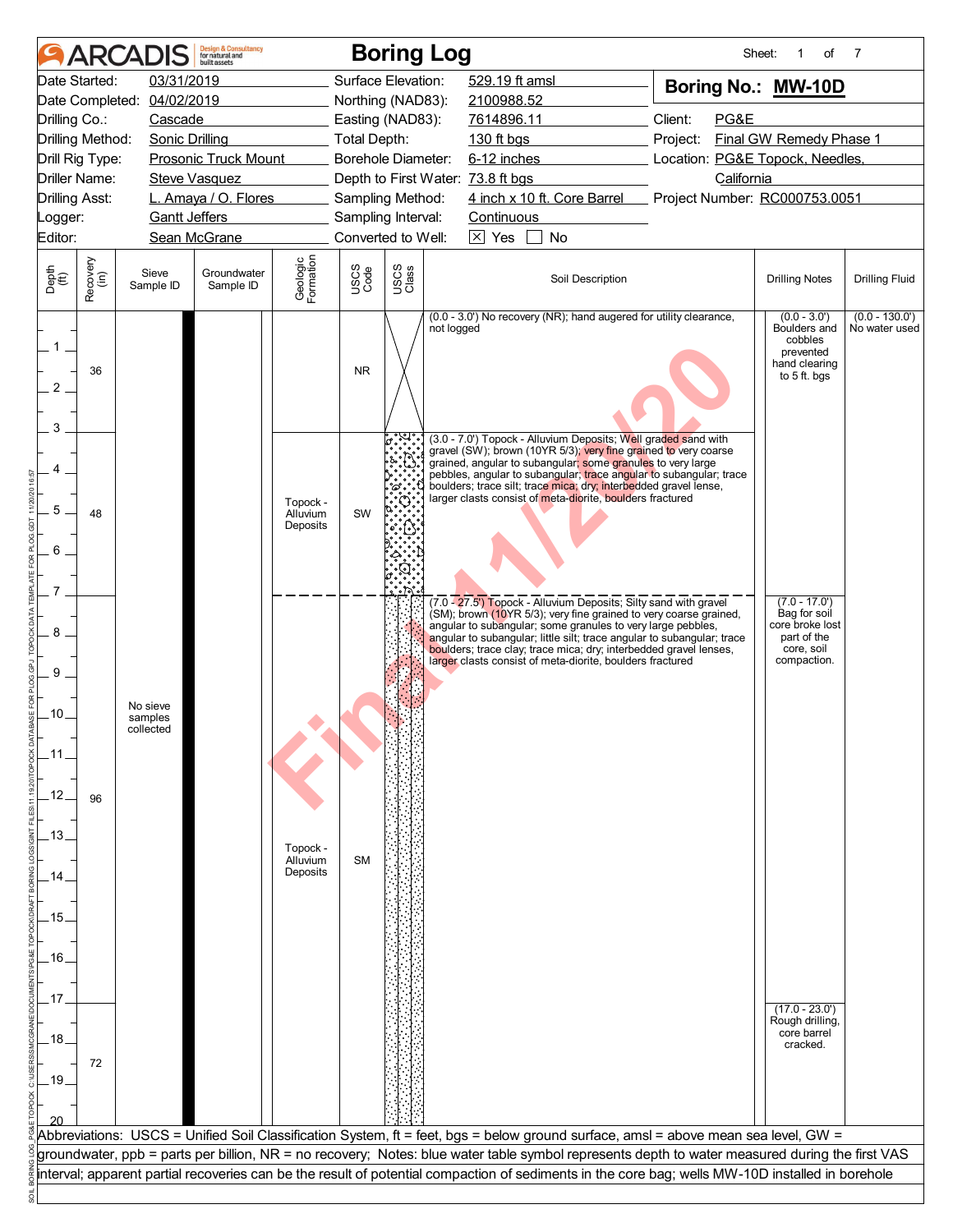|                             |                  | <b>ARCADIS</b>        | <b>Design &amp; Consultancy</b><br>for natural and<br>huilt assets |                                  |                    | <b>Boring Log</b> |                                                                                                                                                                                              | Sheet:                              | 2<br>of               | $\overline{7}$        |
|-----------------------------|------------------|-----------------------|--------------------------------------------------------------------|----------------------------------|--------------------|-------------------|----------------------------------------------------------------------------------------------------------------------------------------------------------------------------------------------|-------------------------------------|-----------------------|-----------------------|
|                             | Date Started:    | 03/31/2019            |                                                                    |                                  | Surface Elevation: |                   | 529.19 ft amsl                                                                                                                                                                               | Boring No.: MW-10D                  |                       |                       |
| Date Completed:             |                  | 04/02/2019            |                                                                    |                                  | Northing (NAD83):  |                   | 2100988.52                                                                                                                                                                                   |                                     |                       |                       |
| Drilling Co.:               |                  | Cascade               |                                                                    |                                  | Easting (NAD83):   |                   | 7614896.11                                                                                                                                                                                   | Client:<br>PG&E                     |                       |                       |
| Drilling Method:            |                  | <b>Sonic Drilling</b> |                                                                    |                                  | Total Depth:       |                   | $130$ ft bgs                                                                                                                                                                                 | Final GW Remedy Phase 1<br>Project: |                       |                       |
| Drill Rig Type:             |                  |                       | <b>Prosonic Truck Mount</b>                                        |                                  | Borehole Diameter: |                   | 6-12 inches                                                                                                                                                                                  | Location: PG&E Topock, Needles,     |                       |                       |
| <b>Driller Name:</b>        |                  |                       | <b>Steve Vasquez</b>                                               |                                  |                    |                   | Depth to First Water: 73.8 ft bgs                                                                                                                                                            | California                          |                       |                       |
| <b>Drilling Asst:</b>       |                  |                       | L. Amaya / O. Flores                                               |                                  | Sampling Method:   |                   | 4 inch x 10 ft. Core Barrel                                                                                                                                                                  | Project Number: RC000753.0051       |                       |                       |
| Logger:                     |                  | <b>Gantt Jeffers</b>  |                                                                    |                                  | Sampling Interval: |                   | Continuous                                                                                                                                                                                   |                                     |                       |                       |
| Editor:                     |                  |                       | Sean McGrane                                                       |                                  | Converted to Well: |                   | $\overline{\times}$ Yes<br>No                                                                                                                                                                |                                     |                       |                       |
|                             |                  |                       |                                                                    |                                  |                    |                   |                                                                                                                                                                                              |                                     |                       |                       |
| Depth<br>$\widetilde{f(t)}$ | Recovery<br>(in) | Sieve<br>Sample ID    | Groundwater<br>Sample ID                                           | Geologic<br>Formation            | USCS<br>Code       | USCS<br>Class     | Soil Description                                                                                                                                                                             |                                     | <b>Drilling Notes</b> | <b>Drilling Fluid</b> |
| $21 -$<br>22.<br>23.        | 72               |                       |                                                                    |                                  |                    |                   |                                                                                                                                                                                              |                                     |                       |                       |
| 24                          |                  |                       |                                                                    | Topock -<br>Alluvium<br>Deposits | <b>SM</b>          |                   |                                                                                                                                                                                              |                                     |                       |                       |
| 25.                         | 48               |                       |                                                                    |                                  |                    |                   |                                                                                                                                                                                              |                                     |                       |                       |
| 26                          |                  |                       |                                                                    |                                  |                    |                   |                                                                                                                                                                                              |                                     |                       |                       |
| 27.                         |                  |                       |                                                                    |                                  |                    |                   |                                                                                                                                                                                              |                                     |                       |                       |
| 28.                         |                  |                       |                                                                    |                                  |                    |                   | (27.5 - 29.5') Topock - Alluvium Deposits; Silty gravel with sand<br>(GM); brown (7.5YR 4/3); granules to very large pebbles, angular;                                                       |                                     |                       |                       |
| 29.                         |                  |                       |                                                                    | Topock -<br>Alluvium<br>Deposits | <b>GM</b>          | 0                 | some very fine to very coarse grained sand, angular to<br>subangular; some silt; trace angular; trace mica; dry; weak<br>cementation; larger clasts consist of meta-diorite                  |                                     |                       |                       |
|                             |                  | No sieve              |                                                                    |                                  |                    |                   | (29.5 - 63.0') Topock - Alluvium Deposits; Silty sand with gravel                                                                                                                            |                                     |                       |                       |
| .30                         |                  | samples<br>collected  |                                                                    |                                  |                    |                   | (SM); brown (7.5YR 5/3) trace red / moderate reddish brown (10R<br>4/6); very fine grained to very coarse grained, angular to<br>subangular; some granules to very large pebbles, angular to |                                     |                       |                       |
| $-31$                       |                  |                       |                                                                    |                                  |                    |                   | subangular; some silt; trace angular to subangular; trace<br>boulders; trace clay; trace mica; dry; mottled; weak cementation;                                                               |                                     |                       |                       |
|                             | 108              |                       |                                                                    |                                  |                    |                   | interbedded gravel lenses, larger clasts consist of meta-diorite,                                                                                                                            |                                     |                       |                       |
| 32.                         |                  |                       |                                                                    |                                  |                    |                   | boulders fractured                                                                                                                                                                           |                                     |                       |                       |
| 33.                         |                  |                       |                                                                    |                                  |                    |                   | (32.5 - 33.5'); increase in silt, decrease in sand                                                                                                                                           |                                     |                       |                       |
| 34                          |                  |                       |                                                                    |                                  |                    |                   | (33.5 - 35.5'); trace caliche; decrease in silt, increase in sand                                                                                                                            |                                     |                       |                       |
|                             |                  |                       |                                                                    | Topock -                         |                    |                   |                                                                                                                                                                                              |                                     |                       |                       |
| 35.                         |                  |                       |                                                                    | Alluvium<br>Deposits             | <b>SM</b>          |                   |                                                                                                                                                                                              |                                     |                       |                       |
|                             |                  |                       |                                                                    |                                  |                    |                   | (35.5 - 39.0'); increase in silt, decrease in sand, decrease                                                                                                                                 |                                     |                       |                       |
| 36.                         |                  |                       |                                                                    |                                  |                    |                   | granules and pebbles                                                                                                                                                                         |                                     |                       |                       |
|                             |                  |                       |                                                                    |                                  |                    |                   |                                                                                                                                                                                              |                                     |                       |                       |
| .37                         |                  |                       |                                                                    |                                  |                    |                   |                                                                                                                                                                                              |                                     |                       |                       |
|                             |                  |                       |                                                                    |                                  |                    |                   |                                                                                                                                                                                              |                                     |                       |                       |
| 38.                         | 96               |                       |                                                                    |                                  |                    |                   |                                                                                                                                                                                              |                                     |                       |                       |
|                             |                  |                       |                                                                    |                                  |                    |                   |                                                                                                                                                                                              |                                     |                       |                       |
| 39                          |                  |                       |                                                                    |                                  |                    |                   | (39.0 - 44.0'); decrease in silt, increase in granules and pebbles                                                                                                                           |                                     |                       |                       |
|                             |                  |                       |                                                                    |                                  |                    |                   |                                                                                                                                                                                              |                                     |                       |                       |
|                             |                  |                       |                                                                    |                                  |                    |                   |                                                                                                                                                                                              |                                     |                       |                       |
|                             |                  |                       |                                                                    |                                  |                    |                   | Abbreviations: USCS = Unified Soil Classification System, ft = feet, bgs = below ground surface, amsl = above mean sea level, GW =                                                           |                                     |                       |                       |
|                             |                  |                       |                                                                    |                                  |                    |                   | groundwater, ppb = parts per billion, NR = no recovery; Notes: blue water table symbol represents depth to water measured during the first VAS                                               |                                     |                       |                       |
|                             |                  |                       |                                                                    |                                  |                    |                   | interval; apparent partial recoveries can be the result of potential compaction of sediments in the core bag; wells MW-10D installed in borehole                                             |                                     |                       |                       |
|                             |                  |                       |                                                                    |                                  |                    |                   |                                                                                                                                                                                              |                                     |                       |                       |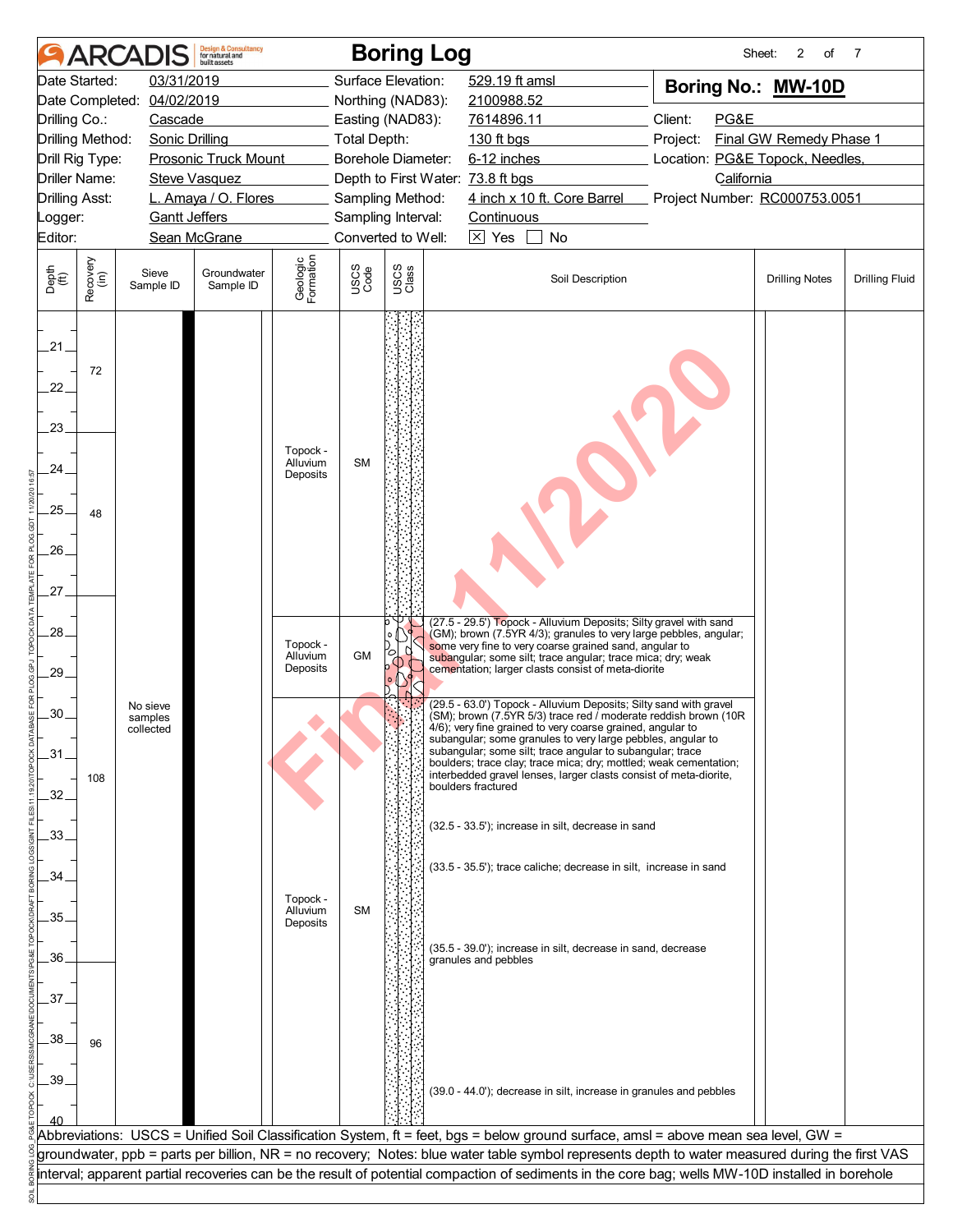|                          |                  | <b>ARCADI</b>         | <b>Design &amp; Consultancy</b><br>for natural and<br>huilt assets |                       |              | <b>Boring Log</b>                 |                                                                                                                                                  | Sheet:                              | 3<br>of                       | 7                     |
|--------------------------|------------------|-----------------------|--------------------------------------------------------------------|-----------------------|--------------|-----------------------------------|--------------------------------------------------------------------------------------------------------------------------------------------------|-------------------------------------|-------------------------------|-----------------------|
| Date Started:            |                  | 03/31/2019            |                                                                    |                       |              | Surface Elevation:                | 529.19 ft amsl                                                                                                                                   | Boring No.: MW-10D                  |                               |                       |
| Date Completed:          |                  | 04/02/2019            |                                                                    |                       |              | Northing (NAD83):                 | 2100988.52                                                                                                                                       |                                     |                               |                       |
| Drilling Co.:            |                  | Cascade               |                                                                    |                       |              | Easting (NAD83):                  | 7614896.11                                                                                                                                       | Client:<br>PG&E                     |                               |                       |
| Drilling Method:         |                  | <b>Sonic Drilling</b> |                                                                    |                       | Total Depth: |                                   | 130 ft bgs                                                                                                                                       | Final GW Remedy Phase 1<br>Project: |                               |                       |
| Drill Rig Type:          |                  |                       | <b>Prosonic Truck Mount</b>                                        |                       |              | Borehole Diameter:                | 6-12 inches                                                                                                                                      | Location: PG&E Topock, Needles,     |                               |                       |
| <b>Driller Name:</b>     |                  |                       | <b>Steve Vasquez</b>                                               |                       |              | Depth to First Water: 73.8 ft bgs |                                                                                                                                                  | California                          |                               |                       |
| <b>Drilling Asst:</b>    |                  |                       | L. Amaya / O. Flores                                               |                       |              | Sampling Method:                  | 4 inch x 10 ft. Core Barrel                                                                                                                      | Project Number: RC000753.0051       |                               |                       |
| Logger:                  |                  | <b>Gantt Jeffers</b>  |                                                                    |                       |              | Sampling Interval:                | Continuous                                                                                                                                       |                                     |                               |                       |
| Editor:                  |                  |                       | Sean McGrane                                                       |                       |              | Converted to Well:                | $\overline{\times}$ Yes<br>No                                                                                                                    |                                     |                               |                       |
| Depth<br>(ft)            | Recovery<br>(in) | Sieve<br>Sample ID    | Groundwater<br>Sample ID                                           | Geologic<br>Formation | USCS<br>Code | USCS<br>Class                     | Soil Description                                                                                                                                 |                                     | <b>Drilling Notes</b>         | <b>Drilling Fluid</b> |
| .41.<br>42.<br>43.<br>44 | 96               |                       |                                                                    |                       |              |                                   |                                                                                                                                                  |                                     |                               |                       |
|                          |                  |                       |                                                                    |                       |              |                                   | (44.0 - 47.0'); little silt; increase in sand, no cobbles                                                                                        |                                     |                               |                       |
| .45.                     |                  |                       |                                                                    |                       |              |                                   |                                                                                                                                                  |                                     |                               |                       |
|                          |                  |                       |                                                                    |                       |              |                                   |                                                                                                                                                  |                                     |                               |                       |
| .46.                     | 36               |                       |                                                                    |                       |              |                                   |                                                                                                                                                  |                                     |                               |                       |
|                          |                  |                       |                                                                    |                       |              |                                   |                                                                                                                                                  |                                     |                               |                       |
| .47.                     |                  |                       |                                                                    |                       |              |                                   |                                                                                                                                                  |                                     |                               |                       |
|                          |                  |                       |                                                                    |                       |              | and pebbles                       | (47.0 - 52.5'); some silt; decrease in sand, increase in granules                                                                                |                                     |                               |                       |
| 48                       |                  |                       |                                                                    |                       |              |                                   |                                                                                                                                                  |                                     |                               |                       |
|                          |                  |                       |                                                                    |                       |              |                                   |                                                                                                                                                  |                                     |                               |                       |
| 49.                      |                  |                       |                                                                    |                       |              |                                   |                                                                                                                                                  |                                     |                               |                       |
|                          |                  |                       |                                                                    |                       |              |                                   |                                                                                                                                                  |                                     |                               |                       |
| .50                      |                  | No sieve              |                                                                    | Topock -              |              |                                   |                                                                                                                                                  |                                     |                               |                       |
|                          |                  | samples<br>collected  |                                                                    | Alluvium<br>Deposits  | <b>SM</b>    |                                   |                                                                                                                                                  |                                     |                               |                       |
| 51                       | 84               |                       |                                                                    |                       |              |                                   |                                                                                                                                                  |                                     |                               |                       |
|                          |                  |                       |                                                                    |                       |              |                                   |                                                                                                                                                  |                                     |                               |                       |
| .52.                     |                  |                       |                                                                    |                       |              |                                   |                                                                                                                                                  |                                     |                               |                       |
|                          |                  |                       |                                                                    |                       |              |                                   |                                                                                                                                                  |                                     |                               |                       |
| 53.                      |                  |                       |                                                                    |                       |              |                                   | (52.5 - 57.0'); decrease in silt, increase sand, increase in granules                                                                            |                                     |                               |                       |
|                          |                  |                       |                                                                    |                       |              |                                   | and pebbles, decrease in clay                                                                                                                    |                                     |                               |                       |
| .54                      |                  |                       |                                                                    |                       |              |                                   |                                                                                                                                                  |                                     |                               |                       |
|                          |                  |                       |                                                                    |                       |              |                                   |                                                                                                                                                  |                                     |                               |                       |
|                          |                  |                       |                                                                    |                       |              |                                   |                                                                                                                                                  |                                     |                               |                       |
| 55.                      |                  |                       |                                                                    |                       |              |                                   |                                                                                                                                                  |                                     |                               |                       |
| .56.                     | 36               |                       |                                                                    |                       |              |                                   |                                                                                                                                                  |                                     |                               |                       |
|                          |                  |                       |                                                                    |                       |              |                                   |                                                                                                                                                  |                                     |                               |                       |
|                          |                  |                       |                                                                    |                       |              |                                   |                                                                                                                                                  |                                     |                               |                       |
| .57                      |                  |                       |                                                                    |                       |              |                                   | (57.0 - 58.8'); some silt; moderate cementation; increase in silt,                                                                               |                                     | $(57.0 - 59.0')$              |                       |
|                          |                  |                       |                                                                    |                       |              |                                   | decrease in sand, decrease in granules and pebbles, fractured<br>gravel fragments at 58.5' bgs                                                   |                                     | Rough drilling,<br>drill rods |                       |
| .58                      | 24               |                       |                                                                    |                       |              |                                   |                                                                                                                                                  |                                     | chattering.                   |                       |
|                          |                  |                       |                                                                    |                       |              |                                   |                                                                                                                                                  |                                     |                               |                       |
| .59                      |                  |                       |                                                                    |                       |              |                                   | (58.8 - 63.0'); weak cementation; decrease in silt, increase in<br>granules, fractured gravel fragments at 62.5' bgs                             |                                     |                               |                       |
|                          | 96               |                       |                                                                    |                       |              |                                   |                                                                                                                                                  |                                     |                               |                       |
| 60                       |                  |                       |                                                                    |                       |              |                                   | Abbreviations: USCS = Unified Soil Classification System, ft = feet, bgs = below ground surface, amsl = above mean sea level, GW =               |                                     |                               |                       |
|                          |                  |                       |                                                                    |                       |              |                                   | groundwater, ppb = parts per billion, NR = no recovery; Notes: blue water table symbol represents depth to water measured during the first VAS   |                                     |                               |                       |
|                          |                  |                       |                                                                    |                       |              |                                   | interval; apparent partial recoveries can be the result of potential compaction of sediments in the core bag; wells MW-10D installed in borehole |                                     |                               |                       |
|                          |                  |                       |                                                                    |                       |              |                                   |                                                                                                                                                  |                                     |                               |                       |
|                          |                  |                       |                                                                    |                       |              |                                   |                                                                                                                                                  |                                     |                               |                       |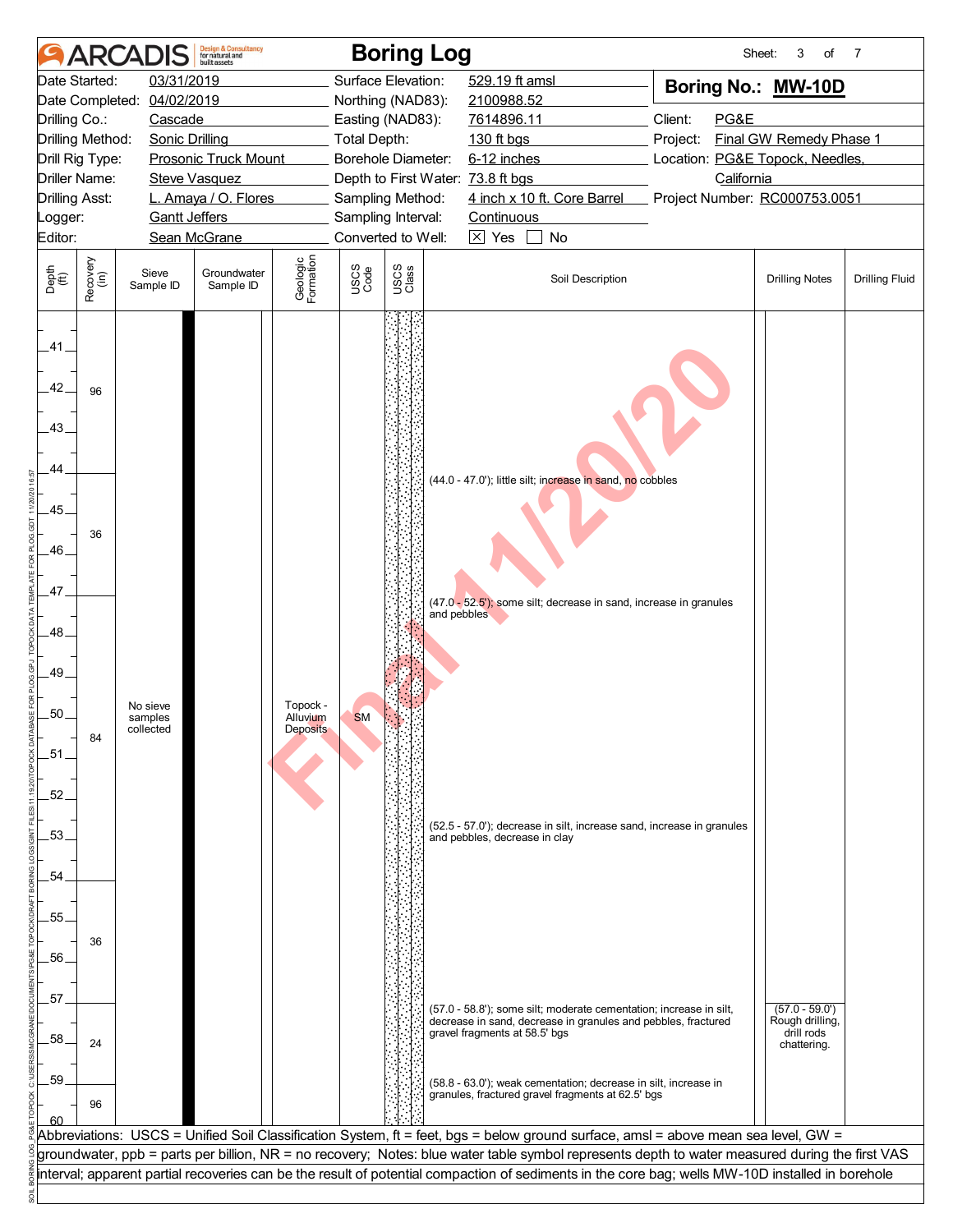|                             |                      | <b>ARCADIS</b>                   | <b>Design &amp; Consultancy</b><br>for natural and<br>huilt assets |                                  |                    |                        | <b>Boring Log</b>                                                                                                                                                                                                                                                                                                                                                                                                                                | Sheet:                              | 4<br>of                                           | 7                     |
|-----------------------------|----------------------|----------------------------------|--------------------------------------------------------------------|----------------------------------|--------------------|------------------------|--------------------------------------------------------------------------------------------------------------------------------------------------------------------------------------------------------------------------------------------------------------------------------------------------------------------------------------------------------------------------------------------------------------------------------------------------|-------------------------------------|---------------------------------------------------|-----------------------|
|                             | Date Started:        | 03/31/2019                       |                                                                    |                                  | Surface Elevation: |                        | 529.19 ft amsl                                                                                                                                                                                                                                                                                                                                                                                                                                   | Boring No.: MW-10D                  |                                                   |                       |
|                             | Date Completed:      | 04/02/2019                       |                                                                    |                                  | Northing (NAD83):  |                        | 2100988.52                                                                                                                                                                                                                                                                                                                                                                                                                                       |                                     |                                                   |                       |
| Drilling Co.:               |                      | Cascade                          |                                                                    |                                  | Easting (NAD83):   |                        | 7614896.11                                                                                                                                                                                                                                                                                                                                                                                                                                       | Client:<br>PG&E                     |                                                   |                       |
|                             | Drilling Method:     | <b>Sonic Drilling</b>            |                                                                    |                                  | Total Depth:       |                        | 130 ft bgs                                                                                                                                                                                                                                                                                                                                                                                                                                       | Final GW Remedy Phase 1<br>Project: |                                                   |                       |
|                             | Drill Rig Type:      |                                  | <b>Prosonic Truck Mount</b>                                        |                                  | Borehole Diameter: |                        | 6-12 inches                                                                                                                                                                                                                                                                                                                                                                                                                                      | Location: PG&E Topock, Needles,     |                                                   |                       |
|                             | <b>Driller Name:</b> |                                  | <b>Steve Vasquez</b>                                               |                                  |                    |                        | Depth to First Water: 73.8 ft bgs                                                                                                                                                                                                                                                                                                                                                                                                                | California                          |                                                   |                       |
| <b>Drilling Asst:</b>       |                      |                                  | L. Amaya / O. Flores                                               |                                  | Sampling Method:   |                        | 4 inch x 10 ft. Core Barrel Project Number: RC000753.0051                                                                                                                                                                                                                                                                                                                                                                                        |                                     |                                                   |                       |
| Logger:                     |                      | <b>Gantt Jeffers</b>             |                                                                    |                                  | Sampling Interval: |                        | Continuous                                                                                                                                                                                                                                                                                                                                                                                                                                       |                                     |                                                   |                       |
| Editor:                     |                      |                                  | Sean McGrane                                                       |                                  | Converted to Well: |                        | $\boxtimes$ Yes<br>No                                                                                                                                                                                                                                                                                                                                                                                                                            |                                     |                                                   |                       |
| Depth<br>$\widetilde{f(t)}$ | Recovery<br>(in)     | Sieve<br>Sample ID               | Groundwater<br>Sample ID                                           | Geologic<br>Formation            | USCS<br>Code       | USCS<br>Class          | Soil Description                                                                                                                                                                                                                                                                                                                                                                                                                                 |                                     | <b>Drilling Notes</b>                             | <b>Drilling Fluid</b> |
| .61.<br>62.                 |                      |                                  |                                                                    | Topock -<br>Alluvium<br>Deposits | <b>SM</b>          |                        |                                                                                                                                                                                                                                                                                                                                                                                                                                                  |                                     |                                                   |                       |
| .63.                        |                      |                                  |                                                                    |                                  |                    |                        | (63.0 - 64.5') Topock - Alluvium Deposits; Sandy silt with gravel                                                                                                                                                                                                                                                                                                                                                                                |                                     |                                                   |                       |
| 64.                         | 96                   |                                  |                                                                    | Topock -<br>Alluvium<br>Deposits | ML                 |                        | (ML); brown (7.5YR 5/4); no plasticity; some granules to very large<br>pebbles, angular to subangular; some very fine to very coarse<br>grained sand, angular to subangular; trace mica; dry; medium stiff<br>to stiff; weak cementation; larger clasts consist of meta-diorite<br>(64.5 - 74.0') Topock - Alluvium Deposits; Silty sand with gravel                                                                                             |                                     |                                                   |                       |
| 65.<br>66.                  |                      |                                  |                                                                    |                                  |                    |                        | (SM); brown (7.5YR 5/3) trace dusky red / dark reddish brown<br>(10R 3/4); very fine grained to very coarse grained, angular to<br>subangular; some granules to very large pebbles, angular; some<br>silt; trace angular; trace caliche; trace mica; dry; mottled; weak                                                                                                                                                                          |                                     |                                                   |                       |
| .67.                        |                      |                                  |                                                                    |                                  |                    |                        | cementation; larger clasts consist of meta-diorite, interbedded silt<br>lenses, fractured gravel fragments at 71.5' and 73' bgs                                                                                                                                                                                                                                                                                                                  |                                     |                                                   |                       |
| .68                         |                      |                                  |                                                                    |                                  |                    |                        |                                                                                                                                                                                                                                                                                                                                                                                                                                                  |                                     |                                                   |                       |
| .69.                        |                      |                                  |                                                                    | Topock -<br>Alluvium             | <b>SM</b>          |                        |                                                                                                                                                                                                                                                                                                                                                                                                                                                  |                                     |                                                   |                       |
| .70.                        |                      | No sieve<br>samples<br>collected |                                                                    | Deposits                         |                    |                        |                                                                                                                                                                                                                                                                                                                                                                                                                                                  |                                     |                                                   |                       |
|                             | 108                  |                                  |                                                                    |                                  |                    |                        |                                                                                                                                                                                                                                                                                                                                                                                                                                                  |                                     |                                                   |                       |
| .72.<br>73                  |                      |                                  |                                                                    |                                  |                    |                        |                                                                                                                                                                                                                                                                                                                                                                                                                                                  |                                     |                                                   |                       |
| 74                          |                      |                                  |                                                                    | Topock -                         |                    |                        | (74.0 - 75.0') Topock - Alluvium Deposits; Sandy silt with gravel                                                                                                                                                                                                                                                                                                                                                                                |                                     |                                                   |                       |
| 75                          |                      |                                  |                                                                    | Alluvium<br>Deposits             | <b>ML</b>          |                        | (ML); brown (7.5YR 5/4); low plasticity, no dilatency; some small<br>to large pebbles, angular; some very fine to very coarse grained<br>sand, angular to subangular; trace mica; moist; stiff to very stiff;<br>weak cementation; larger clasts consist of meta-diorite                                                                                                                                                                         |                                     |                                                   |                       |
| 76                          |                      |                                  |                                                                    | Topock -                         |                    |                        | (75.0 - 77.0') Topock - Alluvium Deposits; Silty sand with gravel                                                                                                                                                                                                                                                                                                                                                                                |                                     |                                                   |                       |
|                             | 12                   |                                  |                                                                    | Alluvium<br>Deposits             | <b>SM</b>          |                        | (SM); brown (7.5YR 5/3) trace dusky red / dark reddish brown<br>(10R 3/4); very fine grained to very coarse grained, angular to<br>subangular; some granules to very large pebbles, angular; some<br>silt; trace angular; trace mica; moist; mottled; larger clasts consist                                                                                                                                                                      |                                     |                                                   |                       |
| .78<br>79                   | 120                  |                                  | No samples<br>collected<br>MW-10<br>screened<br>across             | Topock -<br>Alluvium<br>Deposits | <b>GM</b>          | $\mathsf{o}$<br>U<br>О | of metadiorite, interbedded silt and silty gravel lenses, fractured<br>gravel fragments at 76.5' bgs<br>(77.0 - 81.5') Topock - Alluvium Deposits; Silty gravel with sand<br>(GM); brown (10YR 5/3); granules to very large pebbles, angular<br>to subangular; some very fine to very coarse grained sand,<br>angular to subround; some silt; wet; larger clasts consist of<br>metadiorite, interbedded silt, silty sand and silty gravel lenses |                                     | $(77.0 - 77.0')$<br>Approximate<br>depth to water |                       |
|                             |                      |                                  | interval                                                           |                                  |                    |                        |                                                                                                                                                                                                                                                                                                                                                                                                                                                  |                                     |                                                   |                       |
|                             |                      |                                  |                                                                    |                                  |                    |                        | Abbreviations: USCS = Unified Soil Classification System, ft = feet, bgs = below ground surface, amsl = above mean sea level, GW =                                                                                                                                                                                                                                                                                                               |                                     |                                                   |                       |
|                             |                      |                                  |                                                                    |                                  |                    |                        | groundwater, ppb = parts per billion, NR = no recovery; Notes: blue water table symbol represents depth to water measured during the first VAS<br>interval; apparent partial recoveries can be the result of potential compaction of sediments in the core bag; wells MW-10D installed in borehole                                                                                                                                               |                                     |                                                   |                       |
|                             |                      |                                  |                                                                    |                                  |                    |                        |                                                                                                                                                                                                                                                                                                                                                                                                                                                  |                                     |                                                   |                       |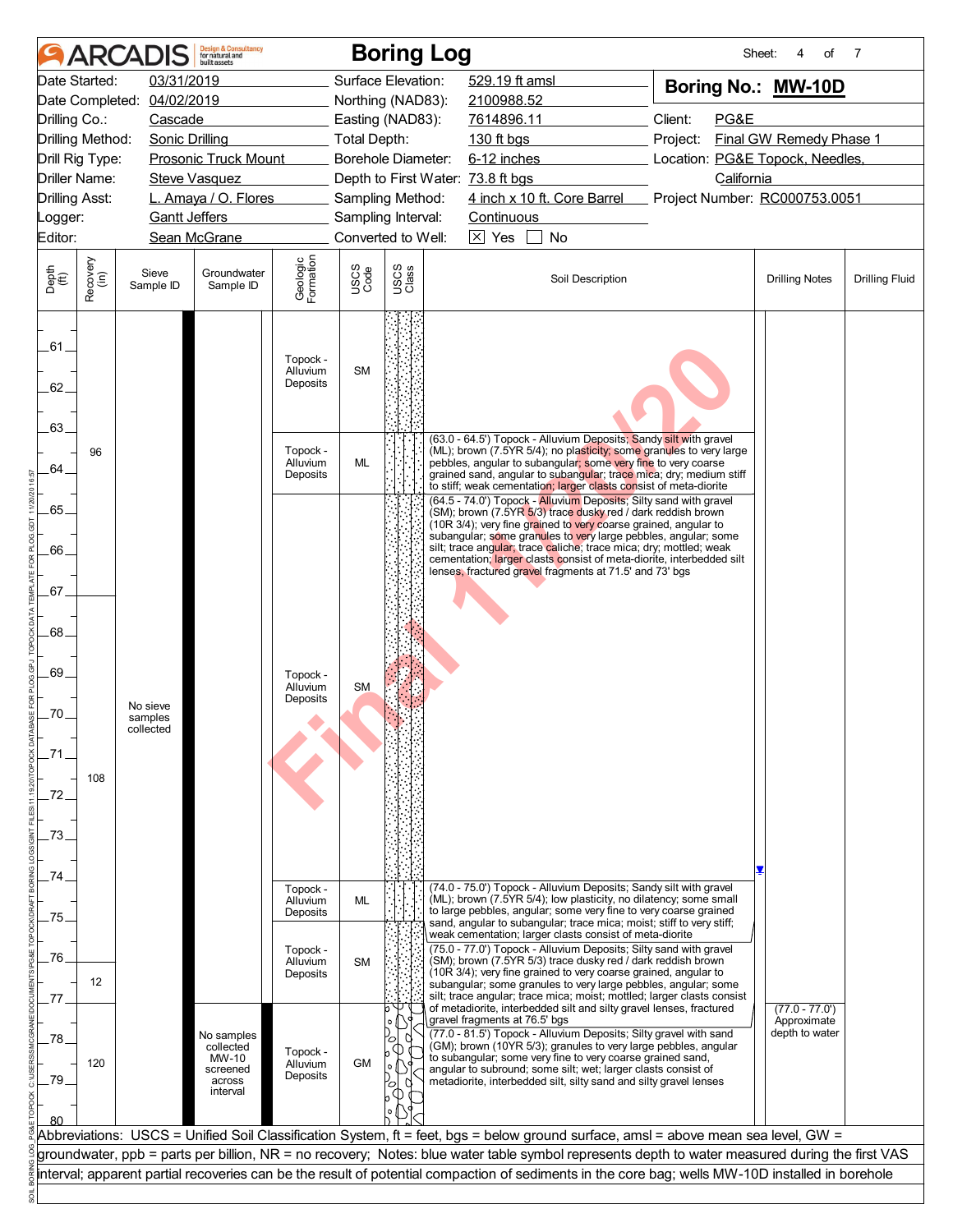|                                                                                      | <b>ARCA</b>      |                                     | <b>Design &amp; Consultancy</b><br>for natural and<br>huilt assets          |                                  |                                                             |               | <b>Boring Log</b> |                                                                                                                                                                                                                                                                                                                                                                                                                                          |  | Sheet:                                | 5<br>of               | 7                     |
|--------------------------------------------------------------------------------------|------------------|-------------------------------------|-----------------------------------------------------------------------------|----------------------------------|-------------------------------------------------------------|---------------|-------------------|------------------------------------------------------------------------------------------------------------------------------------------------------------------------------------------------------------------------------------------------------------------------------------------------------------------------------------------------------------------------------------------------------------------------------------------|--|---------------------------------------|-----------------------|-----------------------|
| Date Started:<br>Date Completed:<br>Drilling Co.:                                    |                  | 03/31/2019<br>04/02/2019<br>Cascade |                                                                             |                                  | Surface Elevation:<br>Northing (NAD83):<br>Easting (NAD83): |               |                   | 529.19 ft amsl<br>2100988.52<br>7614896.11                                                                                                                                                                                                                                                                                                                                                                                               |  | Boring No.: MW-10D<br>Client:<br>PG&E |                       |                       |
| Drilling Method:<br>Drill Rig Type:<br><b>Driller Name:</b><br><b>Drilling Asst:</b> |                  | <b>Sonic Drilling</b>               | <b>Prosonic Truck Mount</b><br><b>Steve Vasquez</b><br>L. Amaya / O. Flores |                                  | Total Depth:<br>Borehole Diameter:<br>Sampling Method:      |               |                   | 130 ft bgs<br>Project:<br>6-12 inches<br>Location: PG&E Topock, Needles,<br>Depth to First Water: 73.8 ft bgs<br>California<br>4 inch x 10 ft. Core Barrel Project Number: RC000753.0051                                                                                                                                                                                                                                                 |  | Final GW Remedy Phase 1               |                       |                       |
| Logger:<br>Editor:                                                                   |                  | <b>Gantt Jeffers</b>                | Sean McGrane                                                                |                                  | Sampling Interval:<br>Converted to Well:                    |               |                   | Continuous<br>$\overline{\times}$ Yes<br>No                                                                                                                                                                                                                                                                                                                                                                                              |  |                                       |                       |                       |
| Depth<br>$\widetilde{f(t)}$                                                          | Recovery<br>(in) | Sieve<br>Sample ID                  | Groundwater<br>Sample ID                                                    | Geologic<br>Formation            | USCS<br>Code                                                | USCS<br>Class |                   | Soil Description                                                                                                                                                                                                                                                                                                                                                                                                                         |  |                                       | <b>Drilling Notes</b> | <b>Drilling Fluid</b> |
| .81                                                                                  |                  |                                     |                                                                             | Topock -<br>Alluvium<br>Deposits | <b>GM</b>                                                   | $\circ$       |                   | (81'); little silt; increase sand and gravel                                                                                                                                                                                                                                                                                                                                                                                             |  |                                       |                       |                       |
| 82.<br>.83.<br>.84<br>.85.<br>.86.<br>87 <sub>1</sub>                                | 120              |                                     |                                                                             |                                  |                                                             |               |                   | (81.5 - 96.5') Topock - Alluvium Deposits; Silty sand with gravel<br>(SM); brown (7.5YR 4/4); very fine grained to very coarse grained,<br>angular to subround; some granules to very large pebbles, angular<br>to subangular; some silt; trace subangular; trace mica; wet; larger<br>clasts consist of metadiorite, interbedded silt, silty sand and silty<br>gravel lenses, weathered gravel                                          |  |                                       |                       |                       |
| .88<br>89.<br>.90.<br>_91<br>.92.                                                    | 120              | No sieve<br>samples<br>collected    | No samples<br>collected<br>MW-10<br>screened<br>across<br>interval          | Topock -<br>Alluvium<br>Deposits | <b>SM</b>                                                   |               |                   |                                                                                                                                                                                                                                                                                                                                                                                                                                          |  |                                       |                       |                       |
| .93.<br>94<br>95<br>.96                                                              |                  |                                     |                                                                             |                                  |                                                             |               |                   |                                                                                                                                                                                                                                                                                                                                                                                                                                          |  |                                       |                       |                       |
| 97<br>.98<br>.99                                                                     | 120              |                                     |                                                                             | Topock -<br>Alluvium<br>Deposits | <b>GM</b>                                                   |               |                   | (96.5 - 104.5') Topock - Alluvium Deposits; Silty gravel with sand<br>(GM); brown (7.5YR 4/3) trace brown (7.5YR 4/4); granules to very<br>large pebbles, angular to subangular; some very fine to very<br>coarse grained sand, angular to subround; little silt; trace mica;<br>wet; mottled; larger clasts consist of metadiorite, interbedded silt<br>and silty sand lenses, weathered gravel                                         |  |                                       |                       |                       |
| 100                                                                                  |                  |                                     |                                                                             |                                  |                                                             |               |                   | Abbreviations: USCS = Unified Soil Classification System, ft = feet, bgs = below ground surface, amsl = above mean sea level, GW =<br>groundwater, ppb = parts per billion, NR = no recovery; Notes: blue water table symbol represents depth to water measured during the first VAS<br>interval; apparent partial recoveries can be the result of potential compaction of sediments in the core bag; wells MW-10D installed in borehole |  |                                       |                       |                       |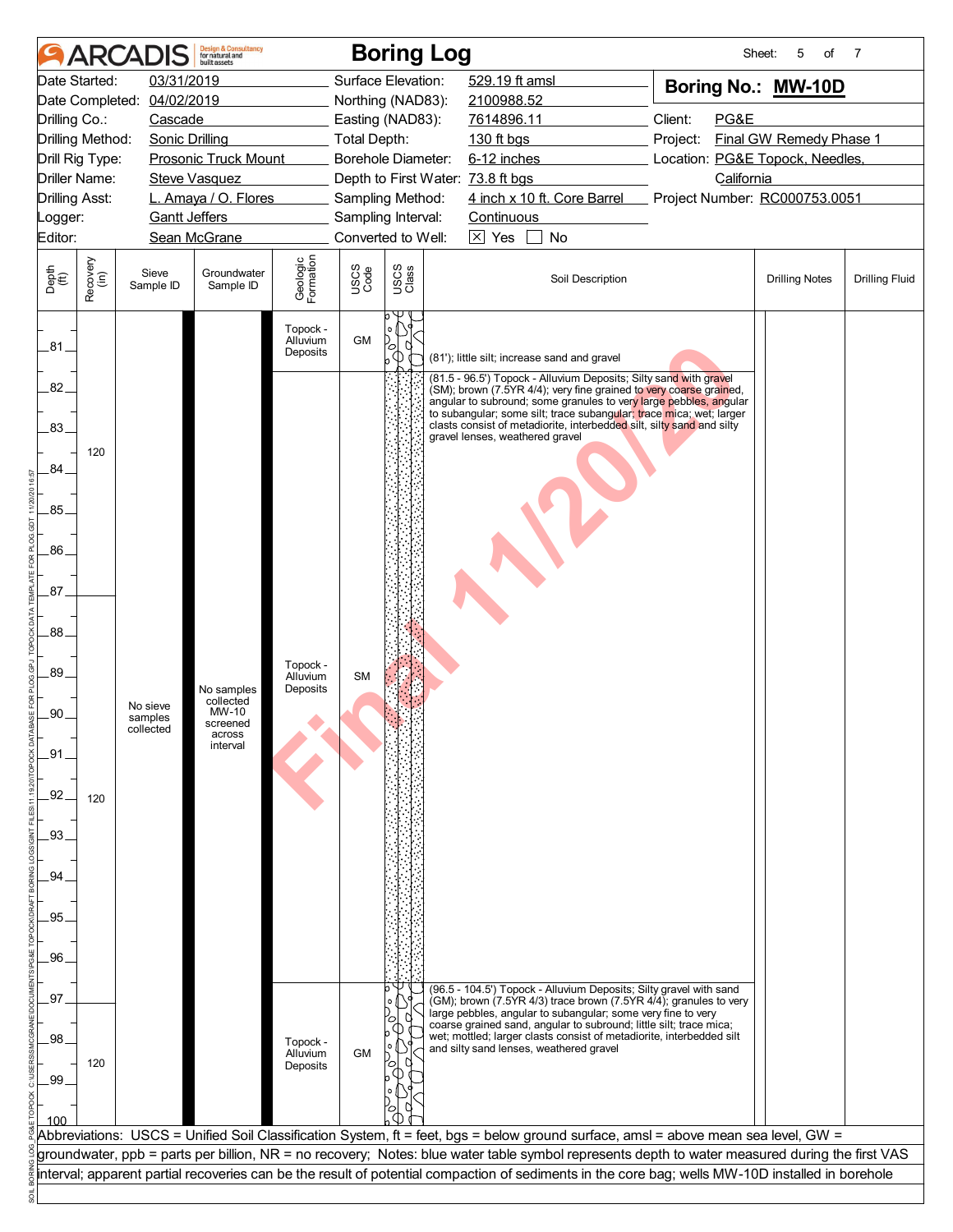|                              |                       | <b>ARCADIS</b>             | <b>Design &amp; Consultancy</b><br>for natural and<br>huilt assets |                                  |              | <b>Boring Log</b>                     |                                                                                                                                                                                                                                | Sheet:                                         | 6<br>of               | 7                     |
|------------------------------|-----------------------|----------------------------|--------------------------------------------------------------------|----------------------------------|--------------|---------------------------------------|--------------------------------------------------------------------------------------------------------------------------------------------------------------------------------------------------------------------------------|------------------------------------------------|-----------------------|-----------------------|
|                              | Date Started:         | 03/31/2019                 |                                                                    |                                  |              | Surface Elevation:                    | 529.19 ft amsl                                                                                                                                                                                                                 | Boring No.: MW-10D                             |                       |                       |
|                              |                       | Date Completed: 04/02/2019 |                                                                    |                                  |              | Northing (NAD83):                     | 2100988.52                                                                                                                                                                                                                     |                                                |                       |                       |
| Drilling Co.:                |                       | Cascade                    |                                                                    |                                  |              | Easting (NAD83):                      | 7614896.11                                                                                                                                                                                                                     | Client:<br>PG&E                                |                       |                       |
|                              | Drilling Method:      | <b>Sonic Drilling</b>      |                                                                    |                                  | Total Depth: |                                       | Final GW Remedy Phase 1<br>130 ft bgs<br>Project:                                                                                                                                                                              |                                                |                       |                       |
|                              | Drill Rig Type:       |                            | <b>Prosonic Truck Mount</b>                                        |                                  |              | Borehole Diameter:                    |                                                                                                                                                                                                                                | 6-12 inches<br>Location: PG&E Topock, Needles, |                       |                       |
|                              | <b>Driller Name:</b>  |                            | <b>Steve Vasquez</b>                                               |                                  |              |                                       | Depth to First Water: 73.8 ft bgs                                                                                                                                                                                              | California                                     |                       |                       |
|                              | <b>Drilling Asst:</b> |                            | L. Amaya / O. Flores                                               |                                  |              | Sampling Method:                      | 4 inch x 10 ft. Core Barrel Project Number: RC000753.0051                                                                                                                                                                      |                                                |                       |                       |
| Logger:                      |                       | <b>Gantt Jeffers</b>       |                                                                    |                                  |              | Sampling Interval:                    | Continuous                                                                                                                                                                                                                     |                                                |                       |                       |
| Editor:                      |                       |                            | Sean McGrane                                                       |                                  |              | Converted to Well:                    | $\times$ Yes<br>No                                                                                                                                                                                                             |                                                |                       |                       |
| Depth<br>$\widetilde{f(t)}$  | Recovery<br>(in)      | Sieve<br>Sample ID         | Groundwater<br>Sample ID                                           | Geologic<br>Formation            | USCS<br>Code | USCS<br>Class                         | Soil Description                                                                                                                                                                                                               |                                                | <b>Drilling Notes</b> | <b>Drilling Fluid</b> |
| $-101$<br>102<br>103<br>104_ | 120                   |                            | No samples<br>collected<br>MW-10<br>screened<br>across<br>interval | Topock -<br>Alluvium<br>Deposits | <b>GM</b>    | Ο<br>Ο<br>$\Phi$<br>$\circ$<br>Ο<br>O |                                                                                                                                                                                                                                |                                                |                       |                       |
| $-105$                       |                       |                            |                                                                    |                                  |              |                                       | (104.5 - 107.0') Topock - Alluvium Deposits; Silty sand with gravel                                                                                                                                                            |                                                |                       |                       |
|                              |                       |                            |                                                                    | Topock -                         |              |                                       | (SM); brown (7.5YR 4/4) little very dark gray (7.5YR 3/1); very fine<br>grained to very coarse grained, angular to subangular; some                                                                                            |                                                |                       |                       |
| $-106$                       |                       |                            |                                                                    | Alluvium<br>Deposits             | <b>SM</b>    |                                       | granules to very large pebbles, angular to subangular; some silt;<br>trace angular to subangular; trace mica; trace organics; wet;<br>mottled; larger clasts consist of metadiorite, interbedded silty<br>gravel, silt nodules |                                                |                       |                       |
| 107                          |                       |                            |                                                                    |                                  |              |                                       |                                                                                                                                                                                                                                |                                                |                       |                       |
|                              |                       |                            |                                                                    |                                  |              | $\mathsf{o}$                          | (107.0 - 115.5') Topock - Alluvium Deposits; Silty gravel with sand<br>(GM); brown (7.5YR 4/4) and very dark gray (7.5YR 3/1); granules                                                                                        |                                                |                       |                       |
| _108_                        |                       |                            |                                                                    |                                  |              | N<br>ъ                                | to small cobbles, angular to subangular; some very fine to very<br>coarse grained sand, angular to subround; some silt; trace mica;                                                                                            |                                                |                       |                       |
|                              |                       |                            | MW-10D-                                                            |                                  |              | $\circ$                               | little organics; wet; mottled; larger clasts consist of metadiorite,<br>interbedded silt and silty sand lenses, trace silt nodules, trace                                                                                      |                                                |                       |                       |
| _109_                        |                       |                            | VAS-107-                                                           |                                  |              | О                                     | reddish brown 5YR 4/4                                                                                                                                                                                                          |                                                |                       |                       |
|                              | 60                    | No sieve                   | 112<br>(96 ppb)                                                    |                                  |              |                                       |                                                                                                                                                                                                                                |                                                |                       |                       |
| $-110$                       |                       | samples<br>collected       | 4/1/2019<br>14:32                                                  |                                  |              | O<br>ا⊂                               |                                                                                                                                                                                                                                |                                                |                       |                       |
| 111                          |                       |                            |                                                                    |                                  |              |                                       |                                                                                                                                                                                                                                |                                                |                       |                       |
|                              |                       |                            |                                                                    | Topock -<br>Alluvium             | <b>GM</b>    |                                       |                                                                                                                                                                                                                                |                                                |                       |                       |
| $-112$                       |                       |                            |                                                                    | <b>Deposits</b>                  |              |                                       |                                                                                                                                                                                                                                |                                                |                       |                       |
|                              |                       |                            |                                                                    |                                  |              |                                       |                                                                                                                                                                                                                                |                                                |                       |                       |
| $-113$                       |                       |                            |                                                                    |                                  |              |                                       |                                                                                                                                                                                                                                |                                                |                       |                       |
|                              |                       |                            |                                                                    |                                  |              |                                       |                                                                                                                                                                                                                                |                                                |                       |                       |
| $-114$                       |                       |                            |                                                                    |                                  |              |                                       |                                                                                                                                                                                                                                |                                                |                       |                       |
|                              |                       |                            |                                                                    |                                  |              | ъ                                     |                                                                                                                                                                                                                                |                                                |                       |                       |
| 115                          |                       |                            |                                                                    |                                  |              | $\circ$                               |                                                                                                                                                                                                                                |                                                |                       |                       |
|                              |                       |                            |                                                                    | Topock -                         |              |                                       | (115.5 - 116.5') Topock - Alluvium Deposits; Silty sand with gravel                                                                                                                                                            |                                                |                       |                       |
| 116                          | 174                   |                            |                                                                    | Alluvium                         | <b>SM</b>    |                                       | (SM); reddish brown (5YR 5/4); very fine grained to very coarse<br>grained, angular to subangular; some granules to very large                                                                                                 |                                                |                       |                       |
|                              |                       |                            |                                                                    | Deposits                         |              | U                                     | pebbles, angular; some silt; trace angular to subangular; little<br>mica; wet; iron oxide staining; larger clasts consist of metadiorite,                                                                                      |                                                |                       |                       |
| _117_                        |                       |                            |                                                                    |                                  |              | $\mathsf{o}$                          | trace weathered rock                                                                                                                                                                                                           |                                                |                       |                       |
|                              |                       |                            |                                                                    |                                  |              |                                       | (116.5 - 121.0') Topock - Alluvium Deposits; Silty gravel with sand<br>(GM); very dark gray (7.5YR 3/1) some brown (7.5YR 5/4);                                                                                                |                                                |                       |                       |
| _118_                        |                       |                            | MW-10D-                                                            | Topock -<br>Alluvium             | <b>GM</b>    |                                       | granules to very large pebbles, angular to subangular; some very<br>fine to very coarse grained sand, angular to subround; some silt;                                                                                          |                                                |                       |                       |
| $-119$                       |                       |                            | VAS-118-<br>123                                                    | Deposits                         |              | $\circ$                               | trace angular to subangular; trace mica; little organics; wet;<br>mottled; iron oxide staining; larger clasts consist of metadiorite,                                                                                          |                                                |                       |                       |
|                              |                       |                            | (190 ppb)<br>4/2/2019                                              |                                  |              |                                       | interbedded silt and silty sand lenses, trace silt nodules, trace 5                                                                                                                                                            |                                                |                       |                       |
| 120                          |                       |                            | 12:05                                                              |                                  |              | Ο                                     | YR 4/4 reddish brown                                                                                                                                                                                                           |                                                |                       |                       |
|                              |                       |                            |                                                                    |                                  |              |                                       | Abbreviations: USCS = Unified Soil Classification System, ft = feet, bgs = below ground surface, amsl = above mean sea level, GW =                                                                                             |                                                |                       |                       |
|                              |                       |                            |                                                                    |                                  |              |                                       | groundwater, ppb = parts per billion, NR = no recovery; Notes: blue water table symbol represents depth to water measured during the first VAS                                                                                 |                                                |                       |                       |
|                              |                       |                            |                                                                    |                                  |              |                                       | interval; apparent partial recoveries can be the result of potential compaction of sediments in the core bag; wells MW-10D installed in borehole                                                                               |                                                |                       |                       |
|                              |                       |                            |                                                                    |                                  |              |                                       |                                                                                                                                                                                                                                |                                                |                       |                       |